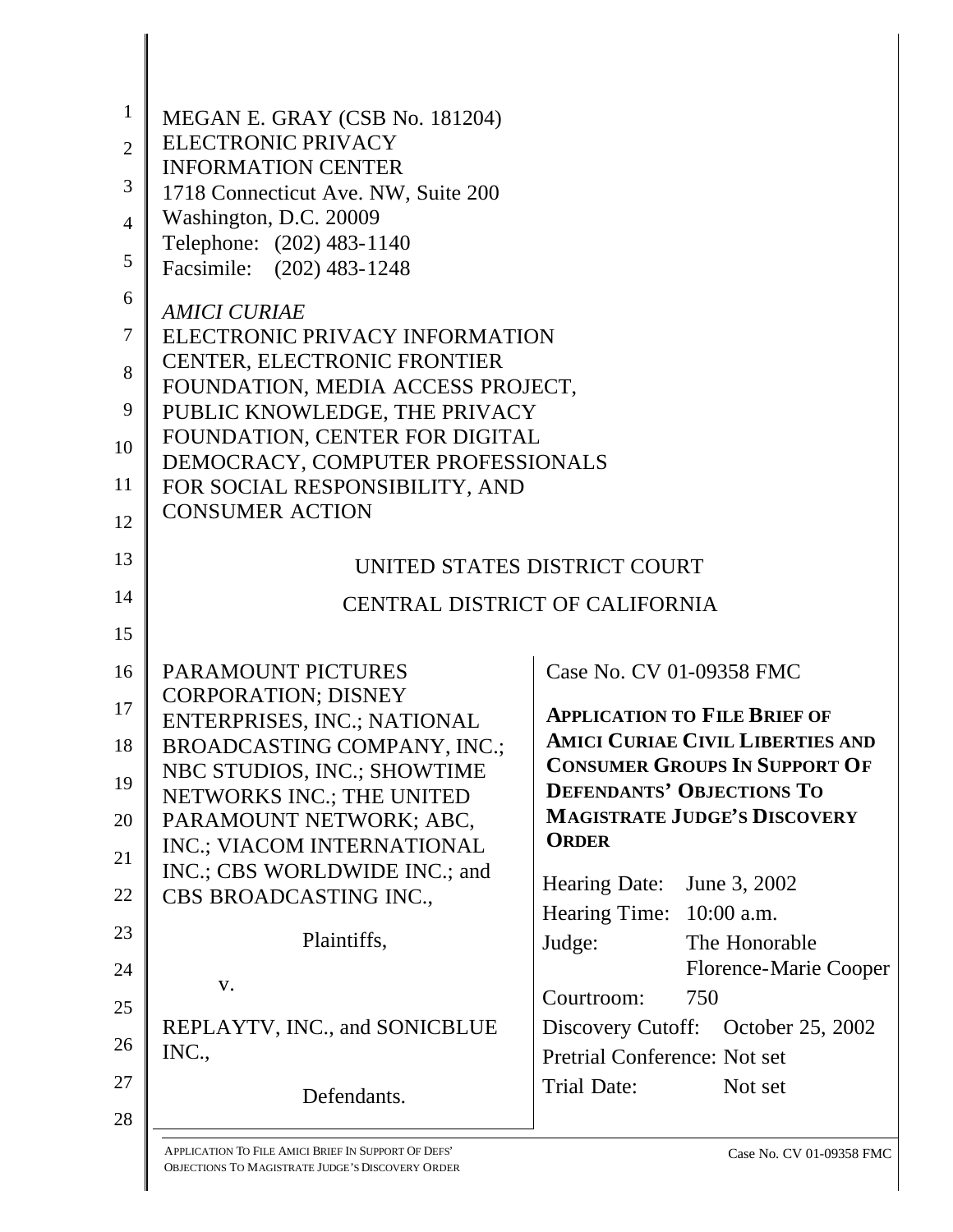1 2 3 4 5 6 Amici request leave to file the accompanying amicus curiae brief. This brief is submitted in support of a reversal of Judge Eick's order mandating surveillance and disclosure of television-usage data. Defendants have consented to the filing of this brief. Plaintiffs refused to consider whether to consent without advance review of the final draft of the brief, which (given the short time frame involved in this matter) could not be provided to them.

7 8 9 10 The Electronic Privacy Information Center (EPIC) is a public interest research center that was established to focus public attention on emerging civil liberties issues and to protect privacy, the First Amendment, and other constitutional values.

11 12 13 The Electronic Frontier Foundation is a nonprofit, membership-supported civil liberties organization working to protect civil rights and free expression in the digital world.

14 15 16 Media Access Project is a nonprofit public interest telecommunications law firm that has defended the public's First Amendment rights to receive information before federal agencies and in the courts for nearly thirty years.

17 18 19 Public Knowledge is a public interest advocacy organization dedicated to fortifying and defending a vibrant "information commons" – the shared information resources and cultural assets that we own as a people.

20 21 22 The Privacy Foundation exists to educate the public, in part by conducting research into communications technologies and services that may pose a threat to personal privacy.

23 24 The Center for Digital Democracy is a nonprofit organization working to ensure that the digital media systems serve the public interest.

25 26 27 Computer Professionals for Social Responsibility (CSPR) is a public interest alliance of computer scientists and other interested individuals concerned about the impact of computer technology on society.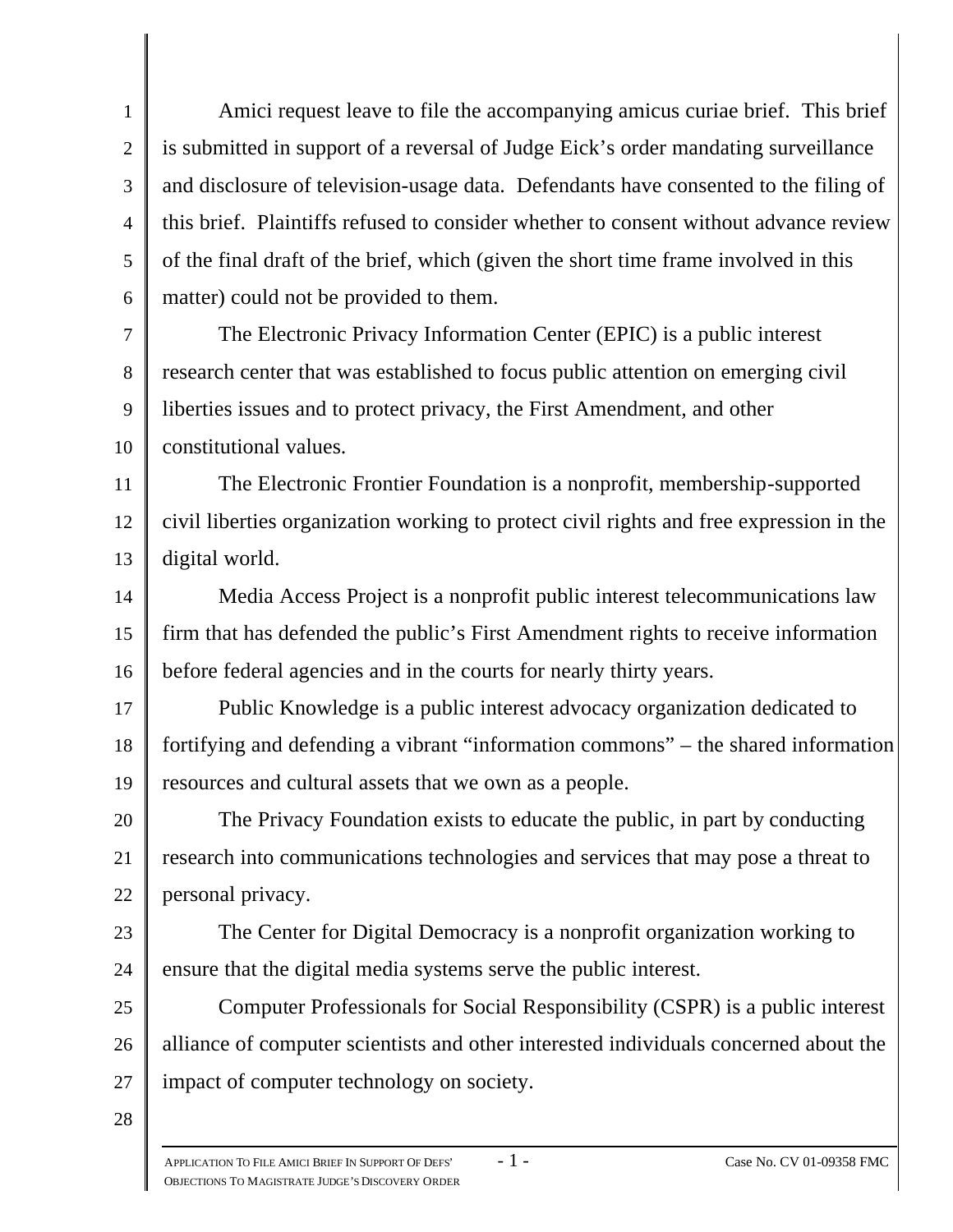| $\mathbf{1}$   | Consumer Action is a nonprofit watchdog group with offices in San                        |  |  |  |
|----------------|------------------------------------------------------------------------------------------|--|--|--|
| $\overline{2}$ | Francisco and Los Angeles that works through a national network of 6,500                 |  |  |  |
| 3              | community-based organizations.                                                           |  |  |  |
| $\overline{4}$ | The matter now before this Court, namely judicially ordered surveillance of              |  |  |  |
| 5              | third parties as part of a civil lawsuit alleging copyright violations, concerns First   |  |  |  |
| 6              | Amendment free expression and privacy rights. Amici have long held these rights          |  |  |  |
| $\tau$         | to be core values protected by the First Amendment, essential to personal                |  |  |  |
| 8              | development, political liberty, and intellectual freedom. Accordingly, Amici             |  |  |  |
| 9              | respectfully request leave to file the accompanying amicus curiae brief in support of    |  |  |  |
| 10             | the objections filed by Defendants to the Magistrate Judge's Order of April 26,          |  |  |  |
| 11             | 2002.                                                                                    |  |  |  |
| 12             | DATED: May __, 2002<br>ELECTRONIC PRIVACY                                                |  |  |  |
| 13             | <b>INFORMATION CENTER</b>                                                                |  |  |  |
| 14             | MEGAN E. GRAY                                                                            |  |  |  |
| 15             |                                                                                          |  |  |  |
| 16             | By:                                                                                      |  |  |  |
| 17             | Megan E. Gray                                                                            |  |  |  |
| 18             | On behalf of Amici Curiae the                                                            |  |  |  |
| 19             | Electronic Privacy Information Center,<br>Electronic Frontier Foundation, Media          |  |  |  |
| 20             | Access Project, Public Knowledge,                                                        |  |  |  |
| 21             | The Privacy Foundation, Center for<br>Digital Democracy, Computer                        |  |  |  |
| 22             | Professionals for Social                                                                 |  |  |  |
| 23             | Responsibility, and Consumer Action                                                      |  |  |  |
| 24             |                                                                                          |  |  |  |
| 25             |                                                                                          |  |  |  |
| 26             |                                                                                          |  |  |  |
| 27             |                                                                                          |  |  |  |
| 28             |                                                                                          |  |  |  |
|                | $-2-$<br>Case No. CV 01-09358 FMC<br>APPLICATION TO FILE AMICI BRIEF IN SUPPORT OF DEFS' |  |  |  |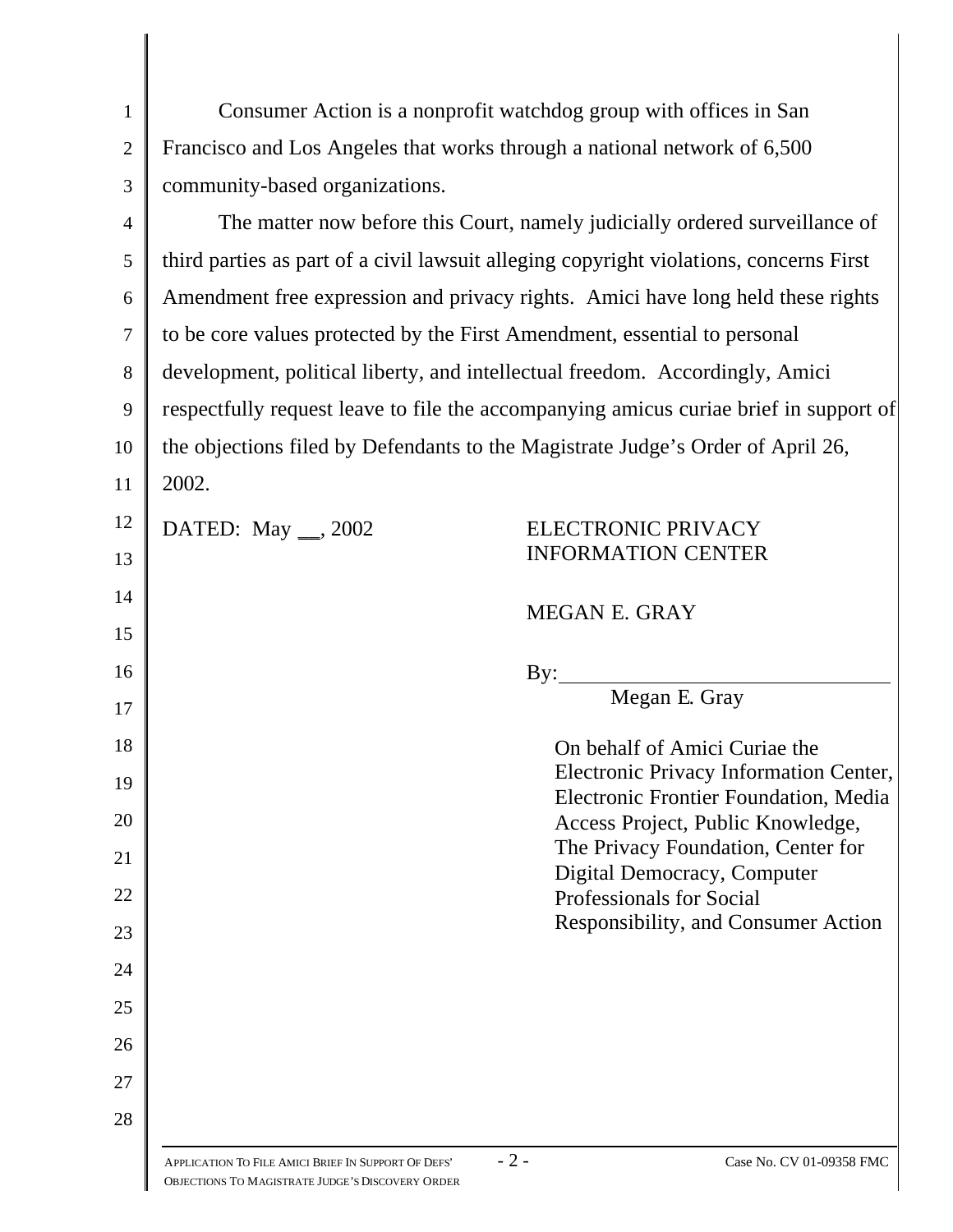| $\mathbf{1}$   | MEGAN E. GRAY (CSB No. 181204)                                     |                                                                   |  |  |  |  |  |
|----------------|--------------------------------------------------------------------|-------------------------------------------------------------------|--|--|--|--|--|
| $\overline{2}$ | <b>ELECTRONIC PRIVACY</b>                                          |                                                                   |  |  |  |  |  |
|                | <b>INFORMATION CENTER</b>                                          |                                                                   |  |  |  |  |  |
| 3              | 1718 Connecticut Ave. NW, Suite 200                                |                                                                   |  |  |  |  |  |
| $\overline{4}$ | Washington, D.C. 20009                                             |                                                                   |  |  |  |  |  |
| 5              | Telephone: (202) 483-1140<br>Facsimile: (202) 483-1248             |                                                                   |  |  |  |  |  |
| 6              | <b>AMICI CURIAE</b>                                                |                                                                   |  |  |  |  |  |
| $\tau$         | ELECTRONIC PRIVACY INFORMATION                                     |                                                                   |  |  |  |  |  |
| 8              | CENTER, ELECTRONIC FRONTIER                                        |                                                                   |  |  |  |  |  |
| 9              | FOUNDATION, MEDIA ACCESS PROJECT,<br>PUBLIC KNOWLEDGE, THE PRIVACY |                                                                   |  |  |  |  |  |
| 10             | FOUNDATION, CENTER FOR DIGITAL                                     |                                                                   |  |  |  |  |  |
| 11             | DEMOCRACY, COMPUTER PROFESSIONALS                                  |                                                                   |  |  |  |  |  |
|                | FOR SOCIAL RESPONSIBILITY, AND<br><b>CONSUMER ACTION</b>           |                                                                   |  |  |  |  |  |
| 12             |                                                                    |                                                                   |  |  |  |  |  |
| 13             | UNITED STATES DISTRICT COURT                                       |                                                                   |  |  |  |  |  |
| 14             | CENTRAL DISTRICT OF CALIFORNIA                                     |                                                                   |  |  |  |  |  |
| 15             |                                                                    |                                                                   |  |  |  |  |  |
| 16             | PARAMOUNT PICTURES                                                 | Case No. CV 01-09358 FMC                                          |  |  |  |  |  |
| 17             | <b>CORPORATION; DISNEY</b><br>ENTERPRISES, INC.; NATIONAL          | <b>BRIEF OF AMICI CURIAE CIVIL</b>                                |  |  |  |  |  |
| 18             | BROADCASTING COMPANY, INC.;                                        | <b>LIBERTIES AND CONSUMER GROUPS</b>                              |  |  |  |  |  |
| 19             | NBC STUDIOS, INC.; SHOWTIME                                        | IN SUPPORT OF DEFENDANTS'                                         |  |  |  |  |  |
|                | NETWORKS INC.; THE UNITED                                          | <b>OBJECTIONS TO MAGISTRATE</b><br><b>JUDGE'S DISCOVERY ORDER</b> |  |  |  |  |  |
| 20             | PARAMOUNT NETWORK; ABC,                                            |                                                                   |  |  |  |  |  |
| 21             | INC.; VIACOM INTERNATIONAL<br>INC.; CBS WORLDWIDE INC.; and        | <b>Hearing Date:</b><br>June 3, 2002                              |  |  |  |  |  |
| 22             | CBS BROADCASTING INC.,                                             | Hearing Time: 10:00 a.m.                                          |  |  |  |  |  |
| 23             | Plaintiffs,                                                        | Judge:<br>The Honorable<br><b>Florence-Marie Cooper</b>           |  |  |  |  |  |
| 24             |                                                                    | Courtroom:<br>750                                                 |  |  |  |  |  |
| 25             | V.                                                                 | Discovery Cutoff: October 25, 2002                                |  |  |  |  |  |
| 26             | REPLAYTV, INC., and SONICBLUE                                      | Pretrial Conference: Not set                                      |  |  |  |  |  |
|                | INC.,                                                              | Trial Date:<br>Not set                                            |  |  |  |  |  |
| 27             | Defendants.                                                        |                                                                   |  |  |  |  |  |
| 28             |                                                                    |                                                                   |  |  |  |  |  |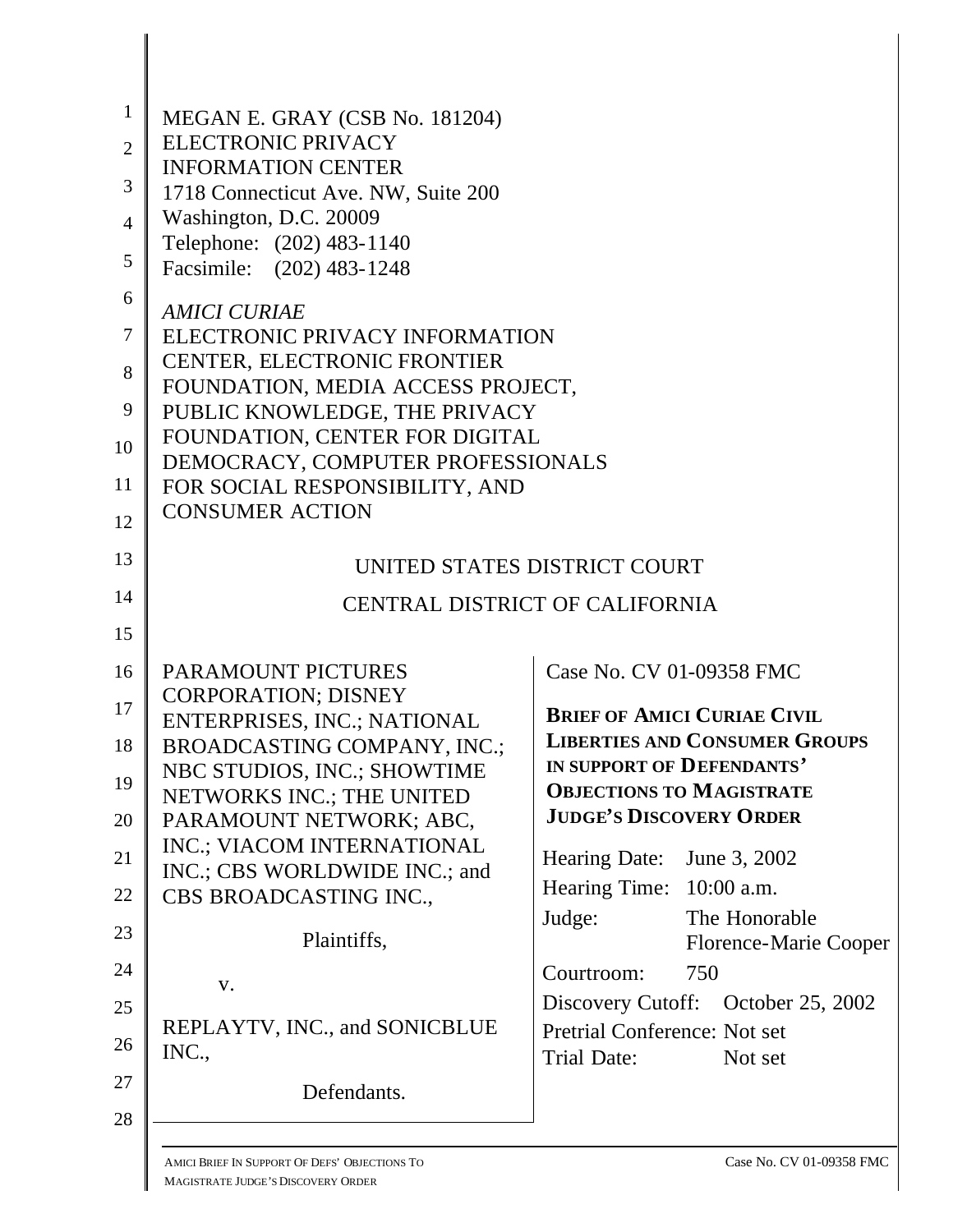2

3

4

5

6

7

8

# **I. INTRODUCTION**

As this Court is well aware, SONICblue manufactures and sells a digital video recorder called the "ReplayTV 4000," which acts essentially like a digital VCR Plus, linking television shows to specific numbers for recording, viewing, etc. This device is marketed as *personal television* because it allows digital customization of television viewing. So noxious are some of these customization features to the television studios that they have sued Defendants on an assortment of copyright infringement theories.

9 10 11 12 13 In this lawsuit, the television studios asked SONICblue to turn over all data that the company has on its customers' usage of their Replay 4000 personal television machines. SONICblue frankly and under oath answered that it did not possess such data, and that it never had such data.<sup>1</sup> Under both common sense and the Federal Rules of Civil Procedure, that should have been the end of it.

14 15 16 17 Instead, using the rubric of a discovery dispute, perhaps in a conscious effort to avoid public outrage and a clear appellate route, the television studios marched into court to demand that SONICblue reengineer its product and install software on devices located in users' homes so that this data will be collected.

18 19 20 21 22 23 24 25 26 While SONICblue is certainly capable of pointing out to this Court the wrongness of this ruling, the order raises issues of such gravity and impact upon non-parties well beyond the borders of this litigation that amici participation is appropriate. Bursey v. United States, 466 F.2d 1059, 1083 ( $9<sup>th</sup>$  Cir. 1972) ("The First Amendment interests in this case are not confined to the personal rights of [plaintiffs]. Although their rights do not rest lightly in the balance, far weightier than they are the public interests in First Amendment freedoms that stand or fall with the rights that these witnesses advance for themselves."). Requiring disclosure of consumer viewing habits in the emerging digital environment raises far-reaching

<sup>28</sup>  $\overline{1}$ <sup>1</sup> With a few minor exceptions (e.g.,  $\frac{www.myreplay.com}{www.myreplay.com}$ ), which SONICblue agreed to deliver to the television studios.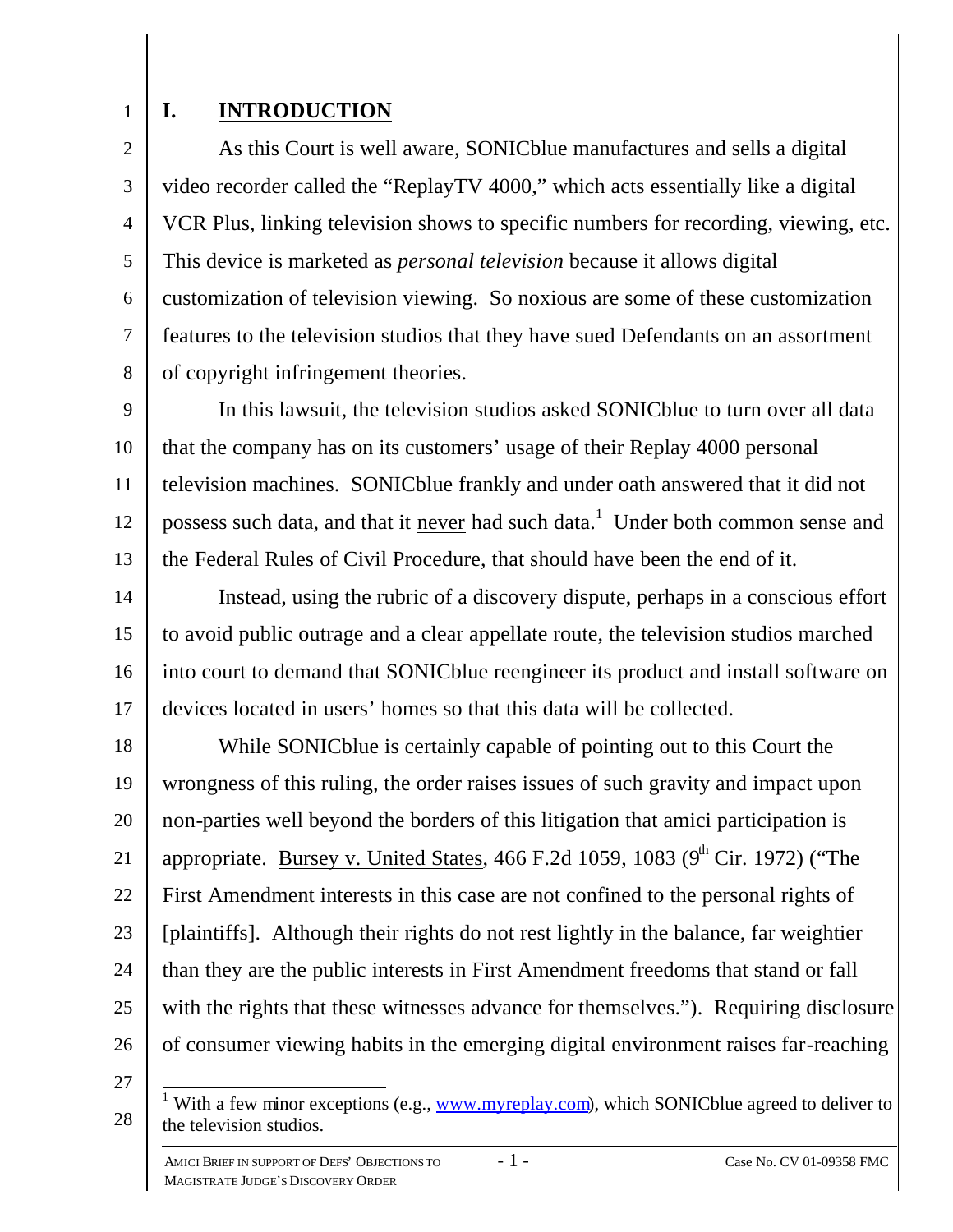3

# **II. ARGUMENT**

4

5

# **A. Surveillance For The Purpose Of Collecting Prospective Evidence Is Not Permitted By Civil Discovery Procedure.**

6 7 8 9 10 This Court is not confronted with the question of whether SONICblue should divulge information currently in its possession. Rather, the issue before the Court is whether SONICblue should be compelled to prospectively collect information using technological means at its disposal. The fundamental principles of civil discovery unequivocally reject such compulsion.

privacy questions and implicates the design of new technology. See, e.g., EPIC,

Digital Rights Management and Privacy, http://www.epic.org/privacy/drm.

11 12 13 14 15 16 17 In a personal injury lawsuit, it is relevant to know whether a plaintiff who claimed to be wheelchair-bound in fact left his chair; yet, one would be hardpressed to find a discovery ruling in which a judge ordered such a plaintiff to place an electronic sensor in his chair seat. In a defamation lawsuit, it would be helpful to know if in fact the defamatory comment had a wide circulation among plaintiff's neighbors; yet, it is unfathomable to think that a court would order a microphone to be placed in the local pub.<sup>2</sup>

18 19 20 21 22 Such hypothetical discovery rulings are non-existent for the simple reason that the discovery rules do not permit enforced surveillance, regardless of how useful such information might be to an accurate determination of fact from fiction. Amici present this brief in an effort to describe the constitutional underpinnings for why that is.

23

24 25 26 The bottom-line answer to that "why" question is not particularly complex. It is a matter of personal freedom – a matter of individual privacy. In this country, these principles are so highly valued that we are willing to accept some inefficiencies in other respects.

<sup>28</sup>  $\frac{2}{\pi}$  In the case before this Court, the matter is more grave than even these examples suggest, because the case at bar involves data collection in one's home.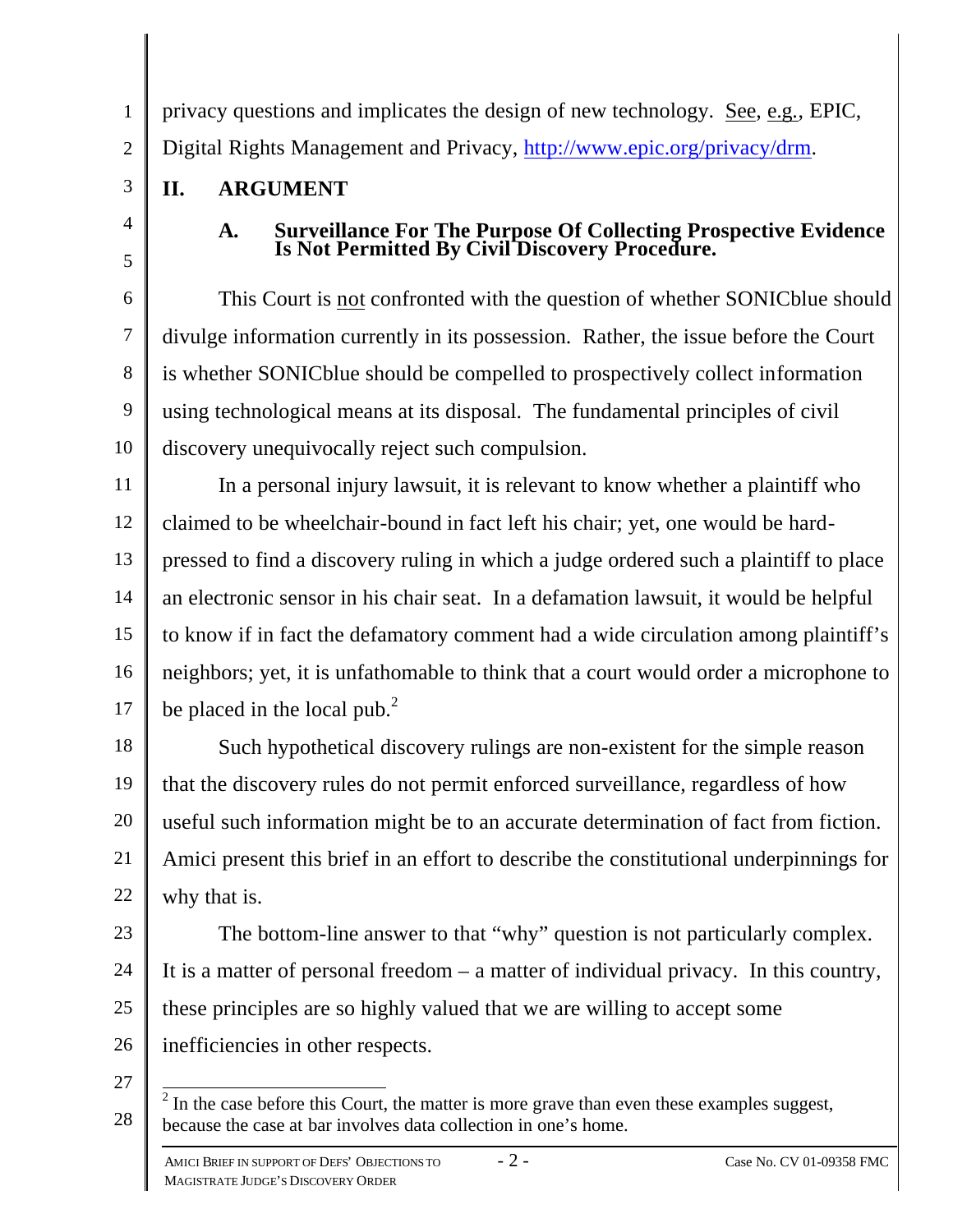| $\mathbf{1}$   | While the television studios try to characterize SONICblue's decision to                                                                                                                         |
|----------------|--------------------------------------------------------------------------------------------------------------------------------------------------------------------------------------------------|
| $\overline{2}$ | forego collection of usage data as nefarious, SONICblue's explanation – cost                                                                                                                     |
| 3              | considerations and an earlier public outcry against such surveillance – rings true,                                                                                                              |
| $\overline{4}$ | especially now, when the public is increasingly concerned about maintaining a                                                                                                                    |
| $\overline{5}$ | realm of personal privacy. <sup>3</sup> This public concern is well-founded in light of the                                                                                                      |
| 6              | break-neck speed of technological advances. Indeed, if the television studios'                                                                                                                   |
| $\tau$         | proposition were to be adopted – the proposition that any computer producer,                                                                                                                     |
| 8              | telecommunication provider, or electronics manufacturer must place sensors, chips,                                                                                                               |
| 9              | cameras, what-have-you in a device whenever that device might be used to commit                                                                                                                  |
| 10             | a tort or a crime and such tort or crime might be easily detected if only a tracking                                                                                                             |
| 11             | mechanism had been built in – then soon all aspects of an individual's life will be                                                                                                              |
| 12             | recorded and monitored by others. <sup>4</sup>                                                                                                                                                   |
| 13             | In order to protect their copyrights, the television studios are willing to                                                                                                                      |
| 14             | sacrifice individual privacy rights, even if it results in a de facto police state. <sup>5</sup> That                                                                                            |
| 15             |                                                                                                                                                                                                  |
| 16             | See Freedom of Information in the Digital Age, American Society of Newspaper Editors<br>Freedom of Information Committee and the First Amendment Center, April 3, 2001                           |
| 17             | (http://www.freedomforum.org/templates/document.asp?documentID=13597). In interviews with<br>1,005 adults, the poll found that 89% were concerned about their personal privacy. Privacy,         |
| 18             | among the respondents, was as important as concerns about crime, access to quality health care,<br>and the future of the social security system. See also Wall Street Journal/NBC News Poll,     |
| 19             | September 23, 1999, a poll of 2,025 adults by phone found that the loss of personal privacy was                                                                                                  |
| 20             | the number one concern of Americans as twenty-first century approaches.<br>$4$ For example, it is not far from the realm of possibility, even today, for a XEROX machine to be                   |
| 21             | engineered to make a compressed digital file of the content of every piece of paper copied, and<br>download that data to a diskette, to be gathered by the company during regular maintenance    |
| 22             | visits.                                                                                                                                                                                          |
| 23             | <sup>5</sup> Interview with Jamie Kellner, CEO of Turner Broadcasting: "Personal Video Recorders,<br>which I'm not sure is good for the cable industry or the broadcast industry or the networks |
| 24             | because of the ad skipsIt's theft. Your contract with the network when you get the show is                                                                                                       |
| 25             | you're going to watch the spots. Otherwise you couldn't get the show on an ad-supported basis.<br>Any time you skip a commercial or watch the button you're actually stealing the programming.   |
| 26             | [Question by Interviewer: "What if you have to go to the bathroom or get up and get a Coke?"] I<br>guess there's a certain amount of tolerance for going to the bathroom." Content's King,       |
| 27             | Cableworld, Apr. 29, 2002<br>(http://www.inside.com/product/product.asp?entity=CableWorld&pf_ID=7A2ACA71-FAAD-                                                                                   |
| 28             | 41FC-A100-0B8A11C30373).                                                                                                                                                                         |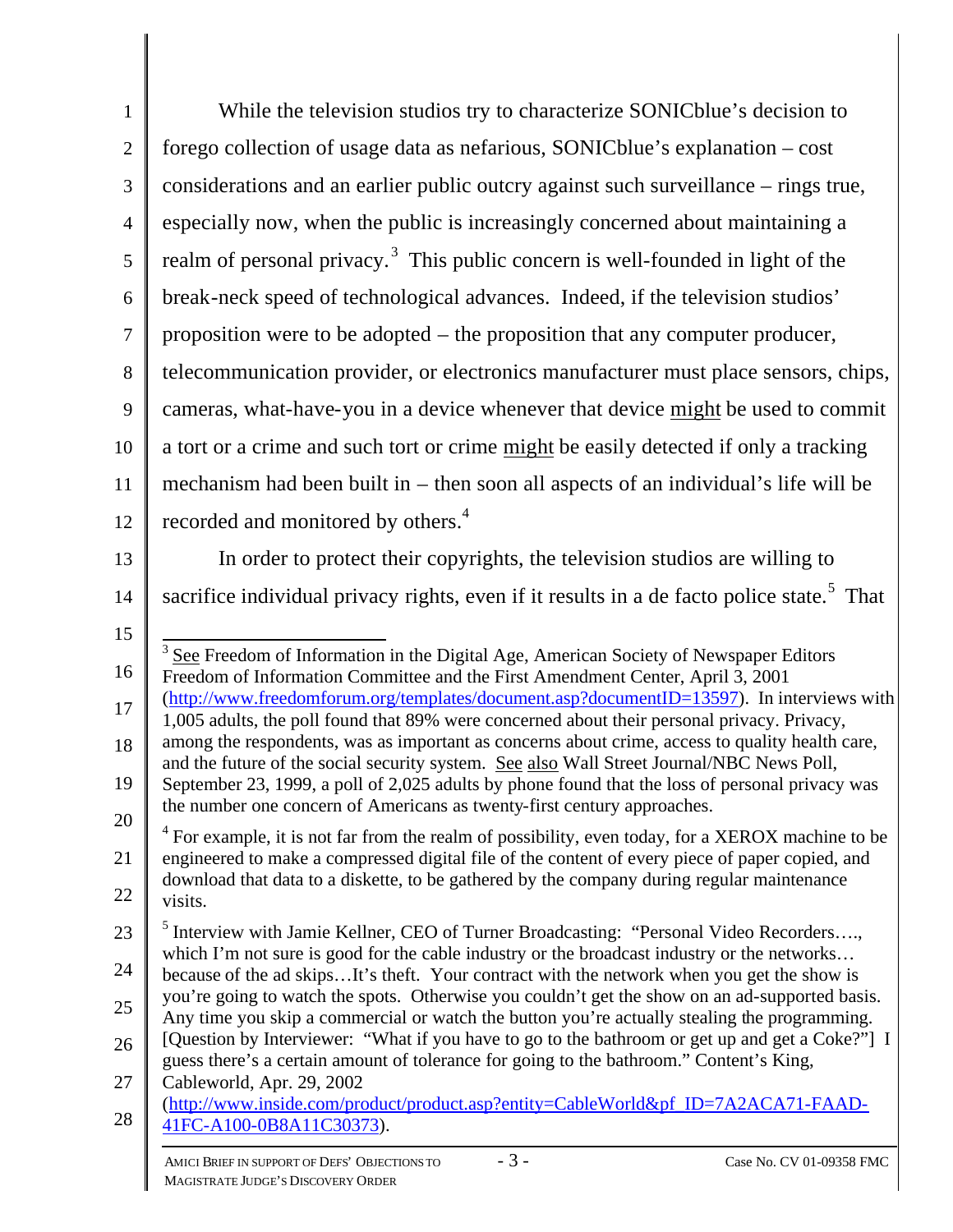1 2 3 4 5 6 7 8 9 is the studios' prerogative. However, under the civil discovery rules, the television studios may not force their choice on third parties.<sup>6</sup> As the Supreme Court recently noted, "We think that obtaining by sense-enhancing technology any information regarding the interior of the home that could not otherwise have been obtained without physical intrusion [into this constitutionally protected area] constitutes a search [under the Fourth Amendment]." Kyllo v. United States, 533 U.S. 27, 34 (2001). "Reversing that approach would leave the homeowner at the mercy of advancing technology – including imaging technology that could discern all human activity in the home." Id. at 35-36.

- 10
- 11

## **B. The Television Studios Seek Greater Invasion Into Personal Lives Than The Federal Government Has In The War On Terrorism**

12 13 14 This distinction between a requirement to produce data already in a party's actual possession versus a requirement to collect information that is not in a party's possession is a critical one.

15 16 17 18 Indeed, even in the much more serious context of public safety, network service providers are not required to collect data on their customers' activities. Service providers are only required to preserve data that they already collected for their own business purposes.

19 20 21 22 23 24 For example, under the federal wiretap statute, "[T]he authority to direct [service] providers to preserve records and other evidence is not prospective. That is, Section 2703(f) letters can order a provider to preserve records that have already been created, but cannot order providers to preserve records not yet made. Agents cannot use Section 2703(f) prospectively as an 'end run' around the electronic surveillance statutes. If agents want providers to record information about future

<sup>26</sup> 27 28 <sup>6</sup> It not only violates the civil procedure rules, but also arguably violates separation-of-powers considerations to give the studios what they have thus far been unable to obtain from Congress. See Consumer Broadband and Digital Television Promotion Act, S. 2048, 107th Cong. (2002), at http://thomas.loc.gov/cgi-bin/bdquery/z?d107:s.2048 (proposed legislation to require all digital media devices to include copyright controls) (no vote in Senate, no similar bill in House).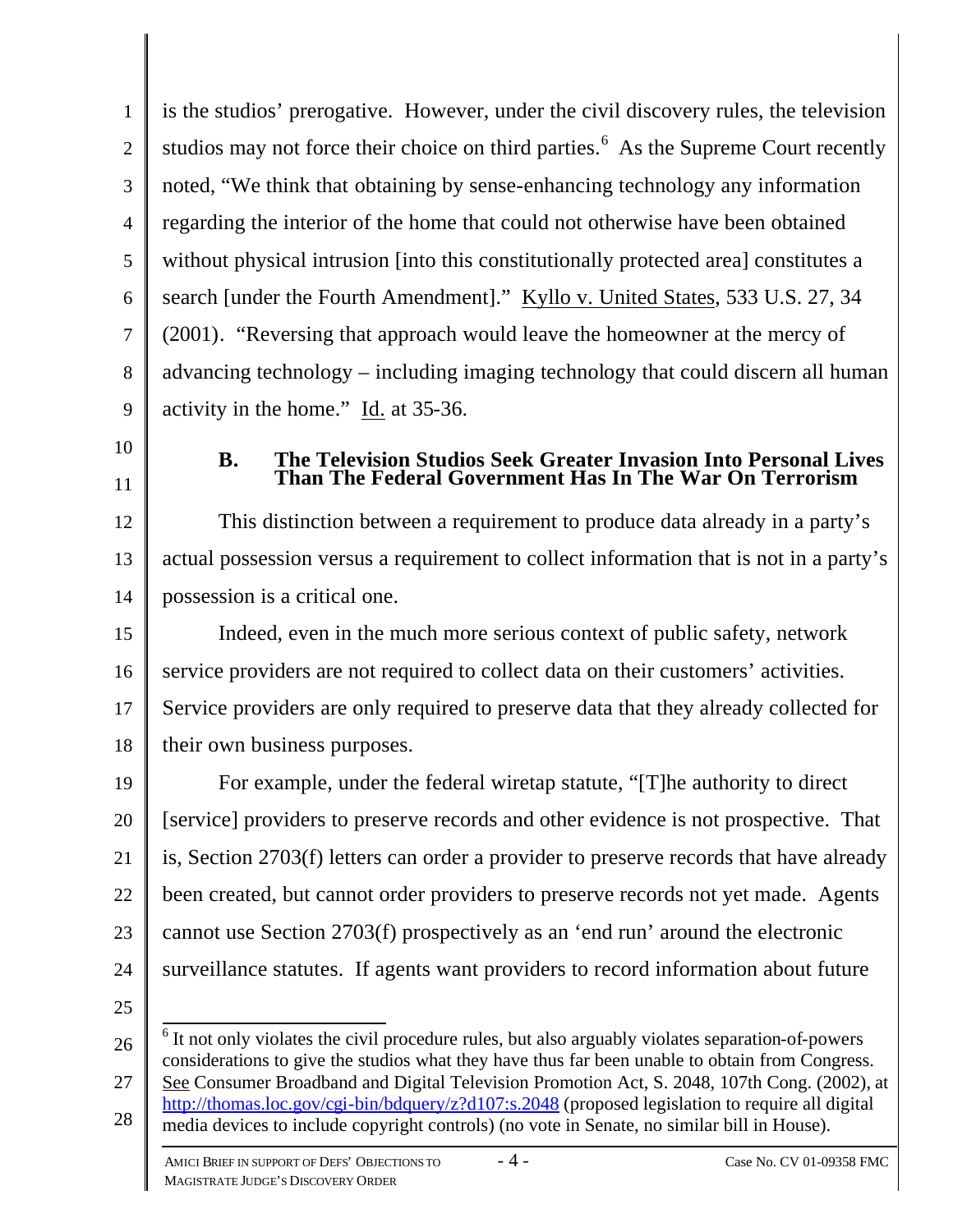electronic communications, they must comply with the electronic surveillance statutes…."<sup>7</sup>

3 4 5 6 7 8 9 10 11 12 Official statements from the United States make this distinction, and the privacy considerations underlying it, clear: "Preservation [of electronic data] does not require a service provider to collect data prospectively. [This reflects a]..... general agreement that, for now, this preservation regime strikes the proper balance between the competing policy interests [privacy versus law enforcement]. With respect to Internet service providers choosing to retain data, the US has taken an approach that neither requires the destruction of critical data, nor mandates the general collection and retention of personal information. Rather, ISPs are permitted to retain or destroy the records they generate based upon individual assessments of resources, architectural limitations, security, and other business needs."<sup>8</sup>

13 14 15 16 17 The television studios are seeking, and have obtained from Judge Eick, a mandatory surveillance system even greater that what United States law enforcement, battling international terrorism, has obtained, or considers appropriate. A discovery order according greater surveillance powers to copyright owners, prior to any sort of liability being found, is nonsensical.

18

1

2

19

## **C. Personal Television Monitoring Implicates Privacy Rights In Core Arenas.**

20 21 22 Judge Eick's data-collection order has caused such public outcry because the order strikes at two bastions of privacy – what happens in one's own home and what ideas one chooses to absorb.

23

///

///

24

25 26 27 28 <sup>7</sup> Searching and Seizing Computers and Obtaining Electronic Evidence in Criminal Investigations, United States Dept. of Justice Computer Crime and Intellectual Property Section, Jan. 2001 (www.cybercrime.gov/searchmanual.htm#lllg1); see also 18 U.S.C. § 2073(f) (wiretap statute). <sup>8</sup> Prepared Statement of the United States of America, Presented at EU Forum on Cybercrime, November 27, 2001 (www.usdoj.gov/criminal/cybercrime/intl/MMR\_Nov01\_Forum.doc).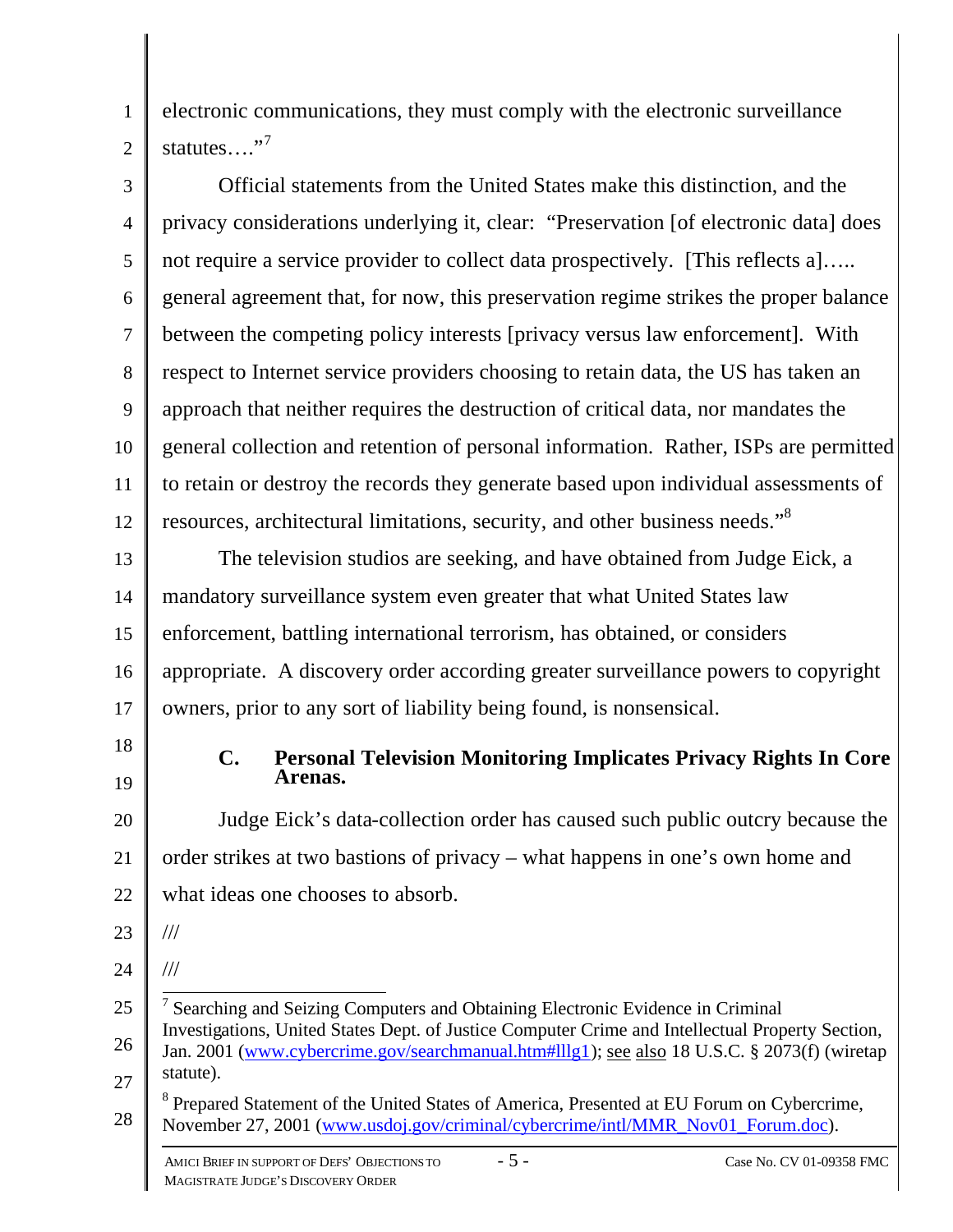2

# **1. A Person's Home Is His Castle, Free From Unwarranted Intrusion.**

3 4 5 6 7 8 9 The home has long enjoyed significant protection as a private place. According to William Blackstone, the law has "so particular and tender a regard to the immunity of a man's house that it stiles it his castle, and will never suffer it to be violated with impunity."<sup>9</sup> William Pitt declared: "The poorest man may in his cottage bid defiance to the Crown. It may be frail – its roof may shake – the wind may enter – the rain may enter – but the King of England cannot enter – all his force dare not cross the threshold of the ruined tenement!"<sup>10</sup>

10 11 12 13 14 15 16 17 18 In the US, the importance of privacy in the home has long been recognized. As far back as 1886, the Supreme Court recognized the importance of protecting "the sanctity of a man's home." Boyd v. United States, 116 U.S. 616, 630 (1886). As the Court later observed in Payton v. NY, 445 U.S. 573, 589 (1980), "In none is the zone of privacy more clearly defined than when bounded by the unambiguous physical dimensions of an individual's home..."<sup>11</sup> As recently as Kyllo v. United States, 533 U.S. 27 (2001), the Court ruled that a person's home is such a core component of the right to privacy that the government may not use technological, but physically non-invasive, means to intrude there.

19 ///

///

- 20
- 21

22 <sup>9</sup> Commentaries on the Laws of England, 4 William Blackstone, \*223 (1765-1769).

 $10$  Charles J. Sykes, The End of Privacy 83 (1999).

- 26 27 that best captures the common understanding of 'invasion of privacy.' It encompasses unconsented-to physical intrusion into the home…or other place the privacy of which is legally recognized, as well as unwarranted sensory intrusions such as eavesdropping, wiretapping, and
- 28 visual or photographic spying….'He who may intrude upon another at will is the master of the other and, in fact, intrusion is a primary weapon of the tyrant.'").

<sup>23</sup> 24 25  $11$  See also Silverman v. United States, 365 U.S. 505, 511 (1961) ("At the very core [of the Fourth Amendment] stands the right of a man to retreat into his own home and there be free from unreasonable governmental intrusion"); Shulman v. Group W Productions, 18 Cal. 4<sup>th</sup> 200, 230-31 (1988) ("the tort of intrusion into private places, conversations or matter is perhaps the one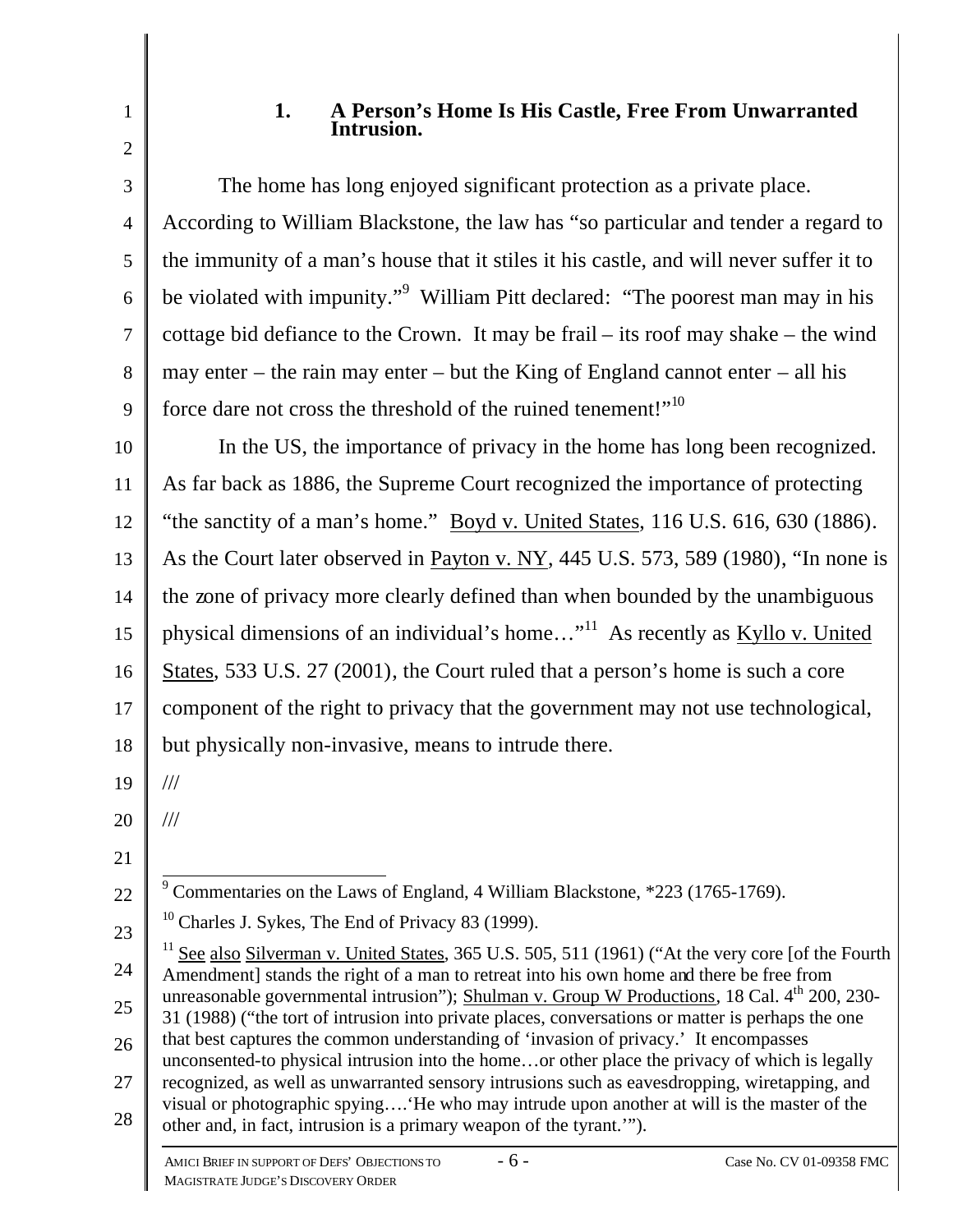3

4

5

6

7

1

### **2. Monitoring An Individual's Content Choices In Expressive Ideas Is An Impermissible Abridgment Of The First Amendment.**

While the First Amendment is most commonly thought of in terms of the right to speak freely, its necessary corollary is the right to freely *receive* information and ideas. This right, though not explicitly articulated in the Constitution, is necessary to the successful and uninhibited exercise of the specifically enumerated right to "freedom of speech."

8 9 10 11 12 13 14 15 16 17 18 19 20 21 22 23 24 25 As the Supreme Court put so eloquently, "[I]n the context of this case  $- a$ prosecution for mere possession of printed or filmed matter in the privacy of a person's own home – that right [to receive information] takes on an added dimension. For also fundamental is the right to be free, except in very limited circumstances, from unwanted governmental intrusions into one's privacy… [the defendant] is asserting the right to read or observe what he pleases – the right to satisfy his intellectual and emotional needs in the privacy of his own home. He is asserting the right to be free from state inquiry into the contents of his library… If the First Amendment means anything, it means that a State has no business telling a man, sitting alone in his own house, what books he may read or what films he may watch. Our whole constitutional heritage rebels at the thought of giving government the power to control men's minds." Stanley v. Georgia, 394 U.S. 557, 564-565 (1969).<sup>12</sup> The Supreme Court has recently reiterated the crucial role that the unfettered exchange of ideas plays in our society, stating, "The citizen is entitled to seek out or reject certain ideas or influences without government interference or control." United States v. Playboy Entm't Group, Inc., 529 U.S. 803, 817 (2000); Winters v. New York, 333 U.S. 507, 510 (1948) ("What is one man's amusement, teaches another's doctrine").

26

27 28  $\overline{1}$  $12$  See also Grisworld v. Connecticut, 381 U.S. 479, 482 (1965) ("The right of freedom of speech and press includes not only the right to utter or to print, but the right to distribute, the right to receive, the right to read...and freedom of inquiry..."); Bd. Of Education v. Pico, 457 U.S. 853, 867 (1982) (right to receive information is "an inherent corollary of the rights of free speech…").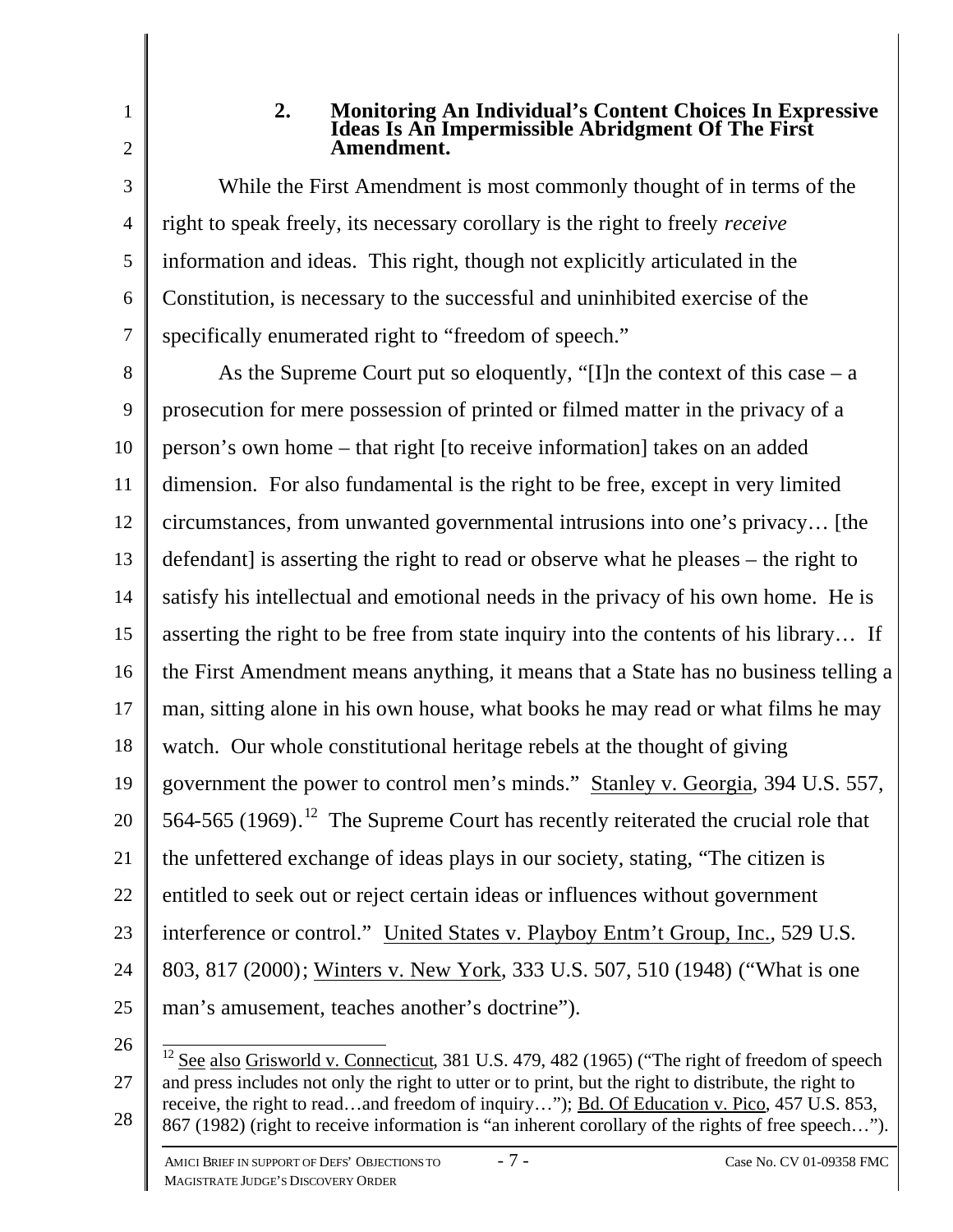As the television studios will correctly point out, Judge Eick's order does not outright prevent individuals from watching what they choose on their ReplayTV 4000 devices. But it is a self-evident truth that people will alter their behavior if they know they know such behavior is being monitored.

5 6 7 8 9 10 11 12 As one preeminent scholar notes, the First Amendment's "…zone of protection [covers] the entire series of intellectual transactions through which [people] formed the opinions they ultimately chose to express. Any less protection would chill inquiry, and as a result, public discourse, concerning politically and socially controversial issues – precisely those areas where vigorous public debate is most needed, and most sacrosanct." See, e.g., Julie Cohen, A Right to Read Anonymously: A Closer Look at Copyright Management in Cyberspace, 28 CONN. L. REV. 981, 1007 (1996).

13 14 15 16 17 18 19 20 21 22 23 24 25 The Supreme Court has adopted this interpretation of the First Amendment in a series of cases. "The doctrinal groundwork for a right to read anonymously is discernible in the First Amendment jurisprudence of the McCarthy era. Even in cases that accepted some degree of government power to inquire into individual involvement with suspected communist organizations, the Supreme Court's opinions reflect a sense that individual freedom to read and think lie at the heart of the zone of activity that the First Amendment protects. Thus, for example, in Sweezy v. New Hampshire, <sup>13</sup> the Court held that New Hampshire's Attorney General could not, in the course of investigating alleged communist activities, inquire into the contents of a university professor's lectures…six Justices made clear their view that the line of questioning pursued by the state threatened a core First Amendment interest in freedom of intellectual inquiry. In other cases, such as Schneider v. Smith,  $14$  the Court construed statutes empowering legislative

26

27

28

1

2

3

4

 $\overline{1}$ <sup>13</sup> 354 U.S. 234 (1957).

<sup>14</sup> 390 U.S. 17 (1968).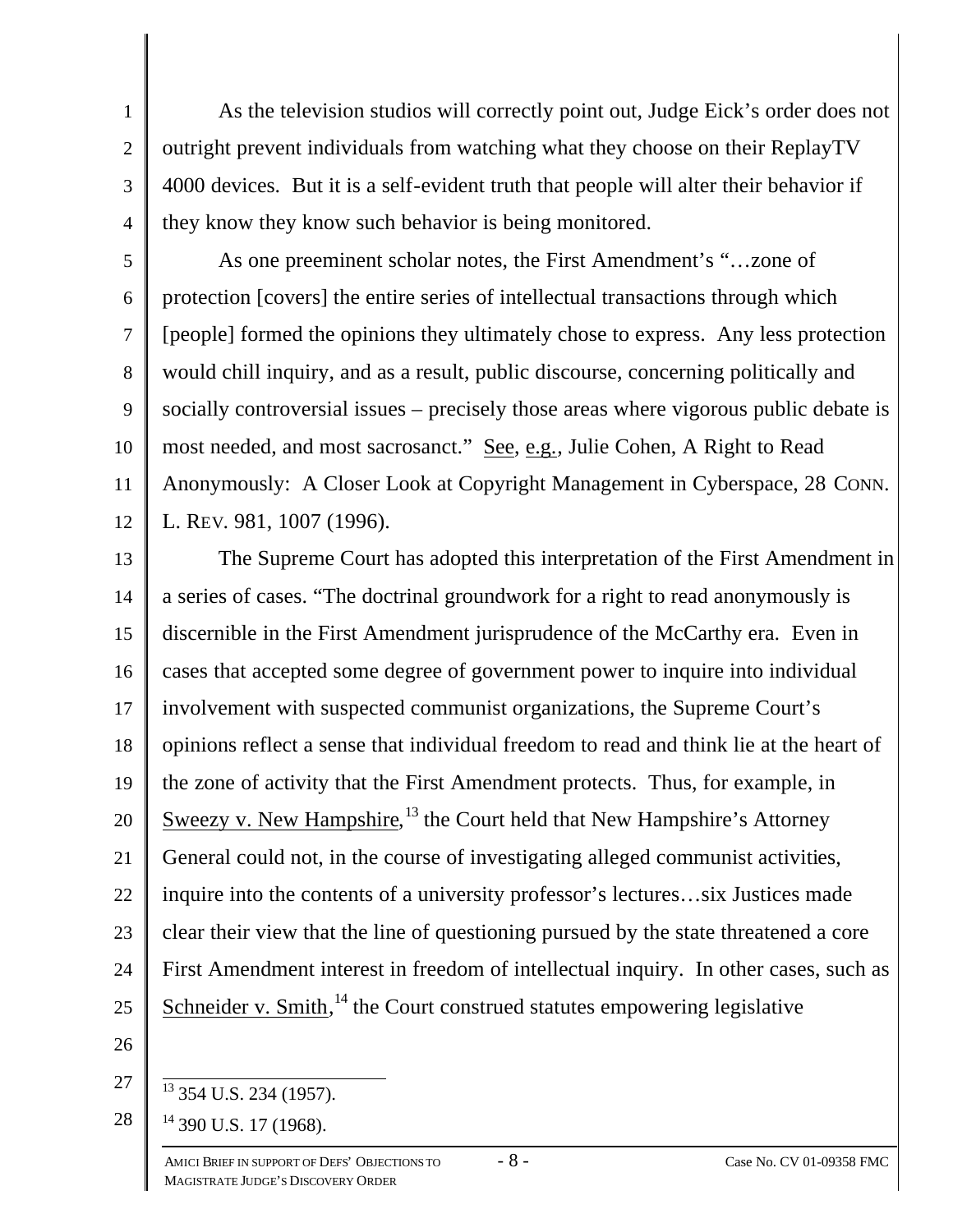1 investigation into 'subversive' activities narrowly, to preclude a broad authorization to 'probe the reading habits' of individuals."<sup>15</sup>

2 3

4 5 6 7 8 9 10 11 Indeed, the Supreme Court affirmed recently that it is unconstitutional to require adults to register in order to gain access to constitutionally protected speech. In particular, the Court struck down the statutory requirement that viewers provide written notice to cable operators if they wanted access to certain sexually oriented programs because the requirement "restrict[s] viewing by subscribers who fear for their reputations should the operator, *advertently or inadvertently*, disclose the list of those who wish to watch the 'patently offensive' channel." Denver Area Educational Television Consortium v. FCC, 518 U.S. 727, 754 (1996) (emphasis added).

12 13 14 15 16 17 18 19 20 21 22 23 24 25 26 27 28 In sum, compelled collection of an individual's television viewing – the modern era's "book list" – will certainly chill that individual's constitutionally protected rights. "Once the government can demand of a publisher the names of the purchasers of his publications, the free press as we know it disappears. Then the spectre of a government agent will look over the shoulder of everyone who reads.... Fear of criticism goes with every person into the bookstall. The subtle, imponderable pressures of the orthodox lay hold. Some will fear to read what is unpopular, what the powers-that-be dislike…. [F]ear will take the place of freedom in the libraries, book stores, and homes of the land. Through the harassment of hearings, investigations, reports, and subpoenas, government will hold a club over speech…." United States v. Rumely, 345 U.S. 41, 57-58 (1953) (Douglas, J., concurring). /// /// ///  $\overline{1}$  $15$  Julie Cohen, A Right to Read Anonymously: A Closer Look at Copyright Management in Cyberspace, 28 CONN. L. REV. 981, 1007-1008 (1996).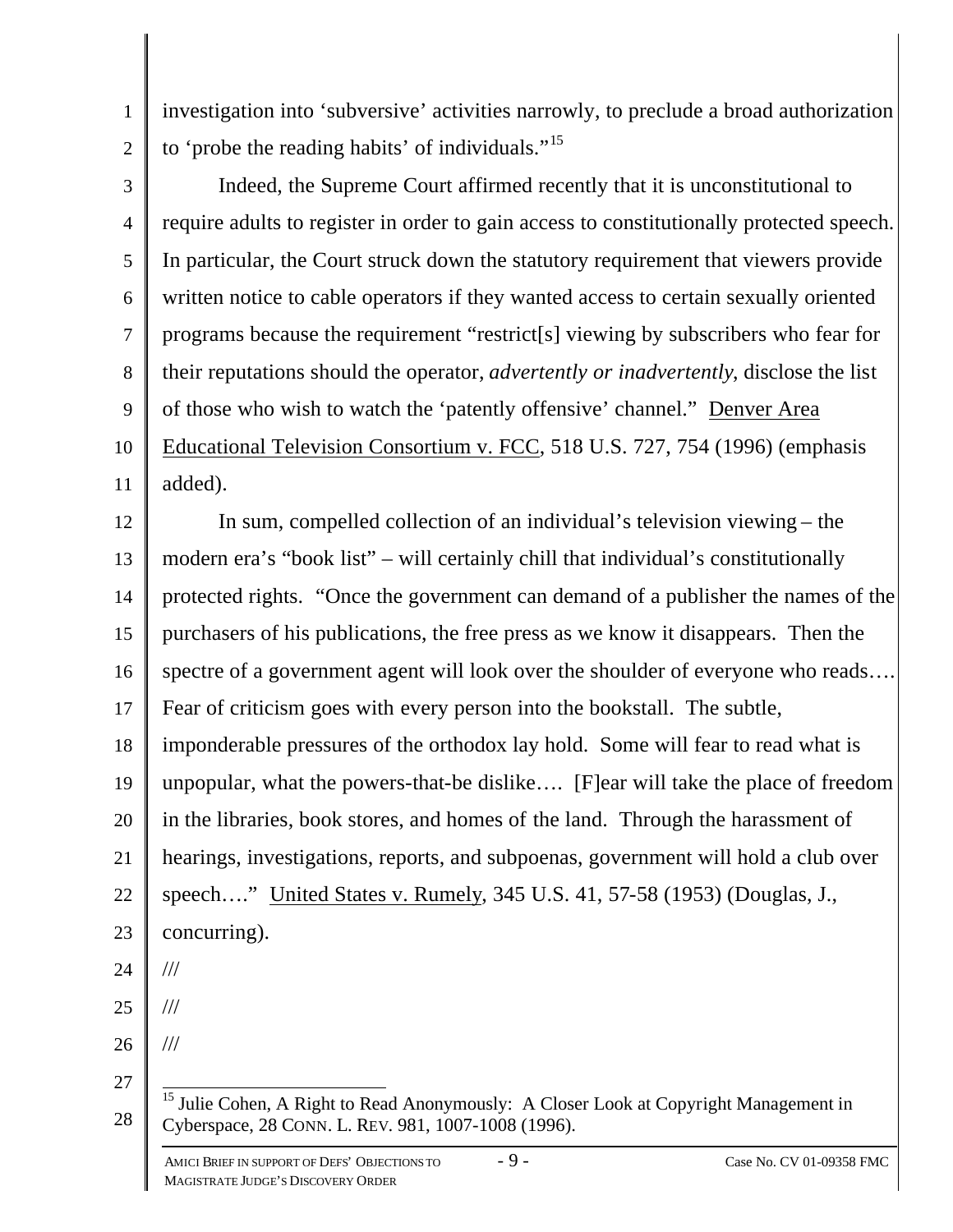## **3. Television Viewing Data Is Prohibited From Disclosure In Closely Analogous Statutory Schemes.**

3 4 5 6 7 8 9 10 11 Congress itself has recognized the danger of disclosing television usage information. Congress acted to expressly protect this kind of sensitive information even though, until very recently, it was not technologically possible to monitor specific details on an individual's television/cable/video usage. Only general patterns – like what channels were watched or what tapes were rented – could be collected. Nonetheless, society determined that even this limited data needed to be protected from prying eyes. Thus, in order to reassure a deeply concerned citizenry, a plethora of statutes were enacted to protect one's privacy interest in this data.<sup>16</sup>

12 13 14 15 16 The data sought by the television studios in this case is, for all intents and purposes, identical to the types of information protected by two acts of Congress. Repeated protection of viewing data – particularly in the civil discovery context – illustrates legislative intent and justifies a reasonable expectation of privacy in this information.

17 18 19 20 21 22 23 24 25 26 In 1984, Congress enacted the Cable Communications Policy Act ("CCPA"). 47 U.S.C. § 551. Congress, in formulating the Act, envisioned a day where it would be possible for content providers to monitor every minute of viewers' behavior. "Cable systems, particularly those with a 'two-way' capability, have an enormous capacity to collect and store personally identifiable information about each cable subscriber." H. Rep. No.934, 98th Cong., 2d Sess. at 29 (1984), quoted in Scofield v. Telecable of Overland Park, Inc.,  $973$  F.2d  $874$  ( $10<sup>th</sup>$  Cir. 1992). "Subscriber records from interactive systems," Congress noted, "can reveal details about bank transactions, shopping habits, political contributions, viewing habits and other significant personal decisions." Id.

<sup>28</sup>  $\overline{1}$ <sup>16</sup> Several states, including California, enacted protections even greater than those created by Congress. However, Amici focus in this brief solely on the Federal laws.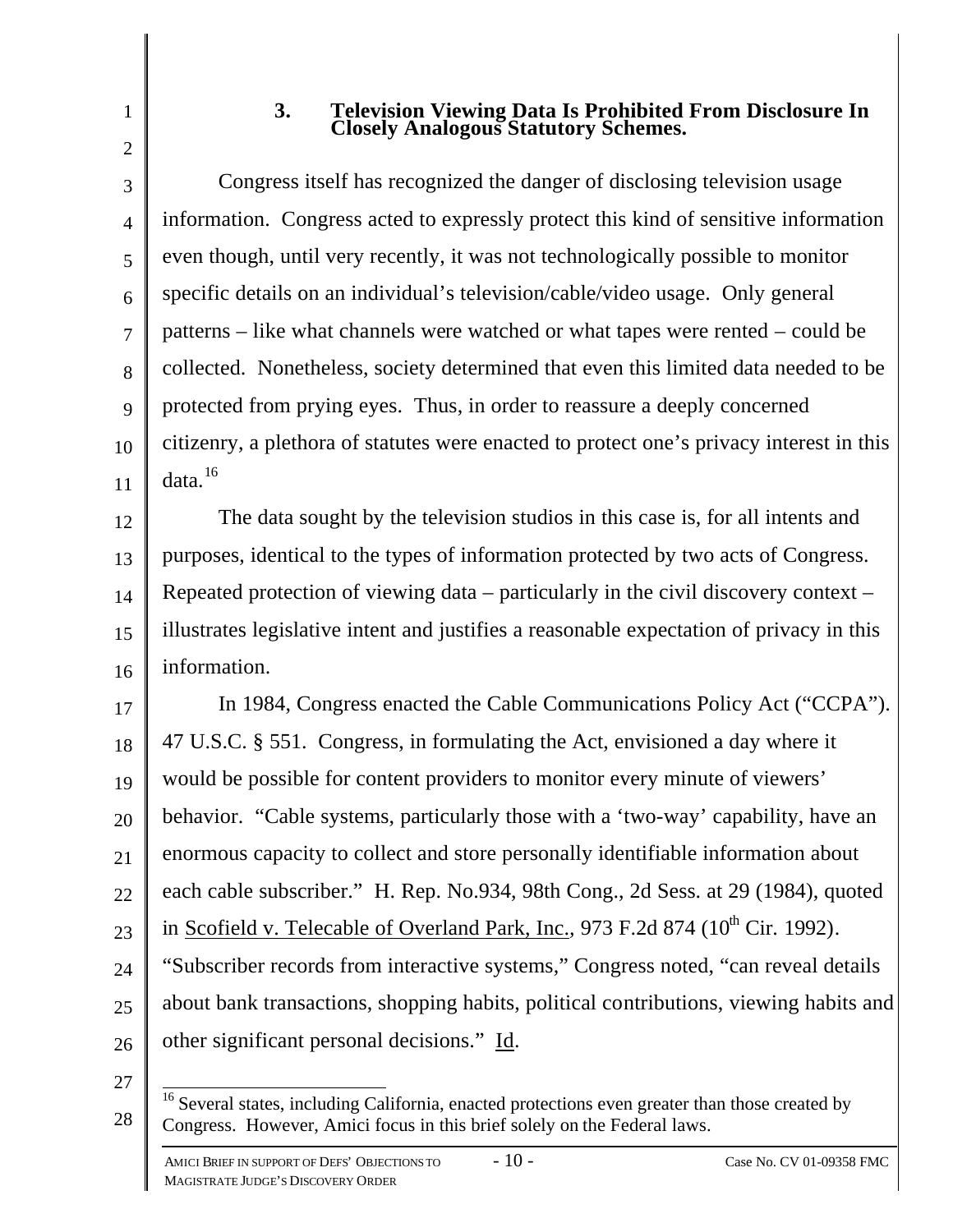1 2 3 4 In particular, the Cable Act requires prior notice to affected individuals when disclosure is pursuant to a court order. 47 U.S.C.  $\S$  551(c)(2)(B). Usage data is recognized as being so sensitive that the cable company cannot release it even with the user's consent. 47 U.S.C.  $\S$  551(c)(2)(C).

5 6 7 8 9 Congress acted again in 1988 to protect the same type of records that the television studios have demanded that Defendants surveil and collect. The Video Privacy Protection Act ("VPPA"), 18 U.S.C. § 2710, was enacted shortly after Supreme Court Nominee Judge Robert Bork's video rental records were disclosed, without consent, to a journalist, resulting in massive public shock and outrage.<sup>17</sup>

10 11 12 13 14 15 16 Under the VPPA, the disclosure standard in civil discovery is particularly protective of privacy rights. A party is prohibited from disclosing data in response to a court order unless there is a compelling need that cannot be accommodated by any other means – and, even then, the individual must be given advance notice of the contemplated disclosure and have an opportunity to oppose it. 18 U.S.C. § 2710(b)(2)(F). If the data is disclosed, the court is required to "impose appropriate safeguards against unauthorized disclosure." Id.

17 18 19 20 21 These acts of Congress were intended to protect the privacy of viewers' personal information.<sup>18</sup> Although Defendants are not technically within these statutes, that is only because technology develops faster than legislation can be amended. Nonetheless, the statutes evince unambiguous privacy expectations in television-usage data.

22 ///

23

///

- 24 25 26  $\overline{1}$ <sup>17</sup> S. Rep. No. 100-599, 100th Cong., 2d Sess. at 5 (1988); *The News That's Not Fit to Print*, Christian Science Monitor, Feb. 24, 1988, at 12; *Personal but Not Confidential: A New Debate Over Privacy*, N. Y. Times, Feb. 27, 1988, at 56; *Senators Seek 'Bork Bill' on Privacy*, L.A. Times, May 11, 1988, at 17.
- 27 28  $18$  Of note, the Cable Act defines personally identifiable information to include everything except "aggregate data." 47 U.S.C. § 551(a)(2)(A). The VPPA's definition is non-exclusive, but extends at a minimum to actual identification. 18 U.S.C.  $\S 2710(a)(3)$ .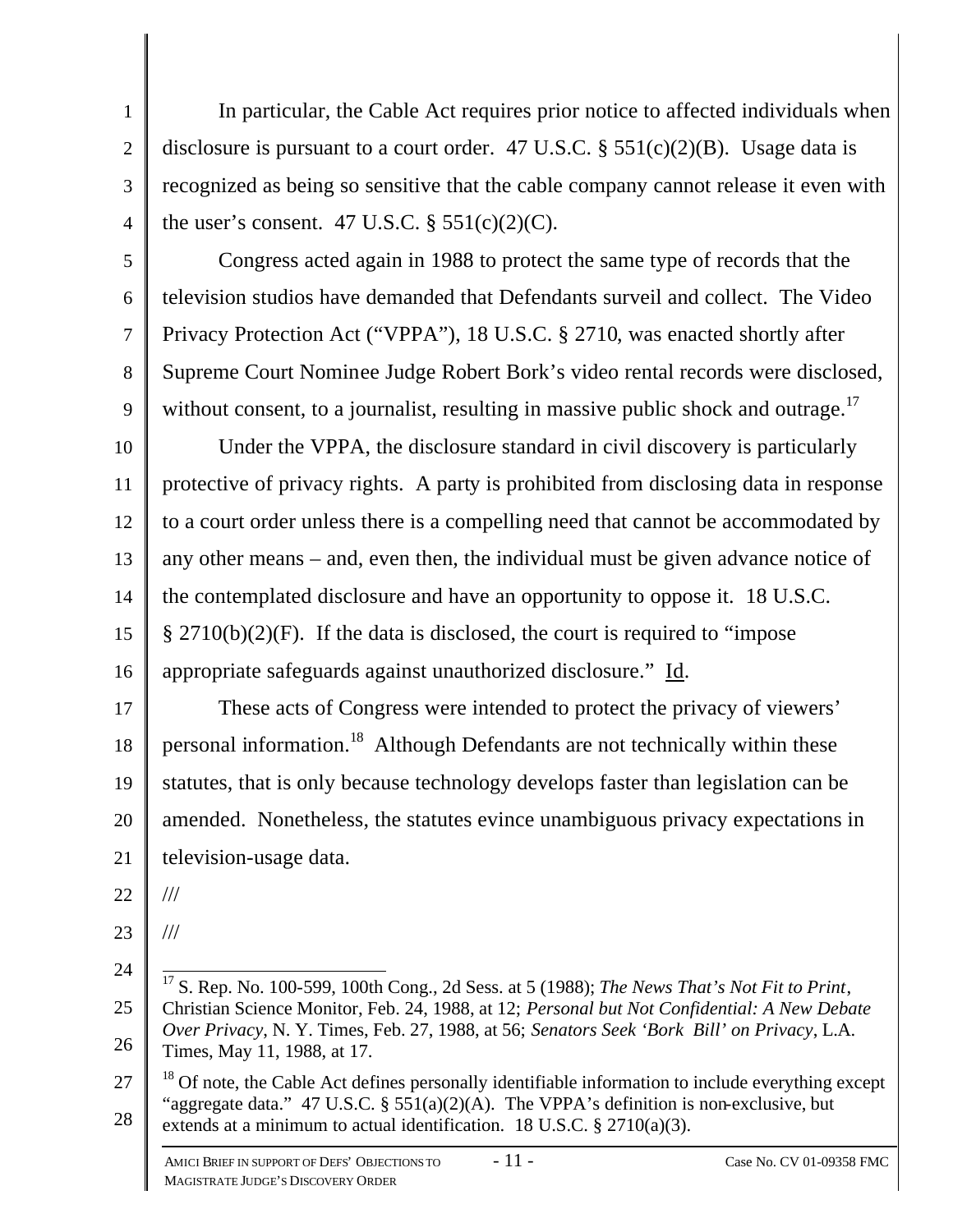1

# **D. Both Plaintiffs And Defendants Have Recognized The Privacy Interest In Television-Usage Data.**

3 4 5 6 7 8 9 Because of the fundamental bastions of privacy (home and intellectual freedom), a statutory landscape recognizing privacy interests in television-usage data, and international consensus that data collection is intrinsically more invasive than data preservation, ReplayTV 4000 users have a reasonable expectation that they will not be monitored in their own homes while watching television. Moreover, both the television studios and Defendants have independently recognized this privacy interest.

10 11 12 13 14 15 16 17 For example, TiVo, SONICblue's competitor in which some of the Plaintiffs have invested, expressly acknowledges this privacy expectation, stating in the risks section of its 2000 Annual Report: "consumers may be concerned about the use of personal information gathered by the TiVo service and personal video recorder. Under our current policy, we do not access this data or release it to third parties. Privacy concerns, however, could create uncertainty in the marketplace for personal television and our products and services." TiVo Form 10-K Annual Report, Sec. No. 000-27141, March 30, 2000, p. 34.

18 19 20 21 22 23 24 The television studios cannot credibly contest that, as a general matter, users reasonably expect that they will be free from surveillance in their televisionviewing patterns.<sup>19</sup> However, the television studios assert that, in this particular instance, SONICblue's "privacy policy" utterly extinguishes any such expectation. But, contrary to the television studios' assertion, the SONICblue privacy policy does not notify users that they will be subject to the kind of electronic tentacles mandated by the Magistrate Judge's order.

- 25
- 26

Collection: Indeed, SONICblue's privacy policy generally reinforces a user's sense of privacy – it repeatedly assures consumers that privacy of their

27

 $\overline{1}$  $19$  In fact, the public has coined a specific term for those individuals that  $\underline{do}$  expect their television viewing to be monitored – those individuals are called "Nielsen families."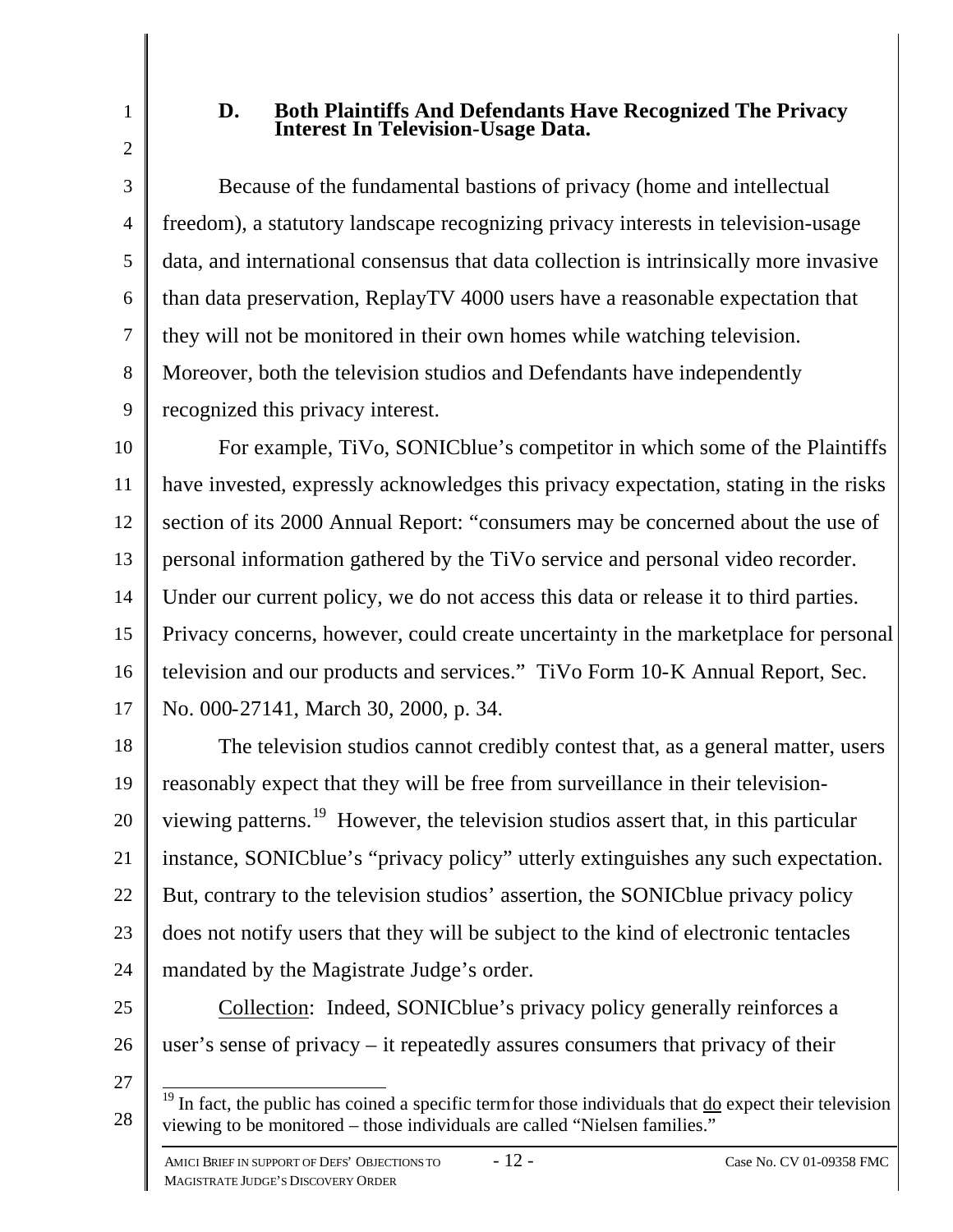1 2 3 4 5 6 7 viewing information is "a right, not a privilege." No less than five times, the privacy policy assures users that, if any anonymous viewing information is collected about them, it will never, without their express permission, be linked to or associated with personal identifying information. The policy further provides that "when sending a show from one ReplayTV 4000 to another, the ReplayTV Service does not track or receive notification of which show is being sent or which shows you record."

8 9 10 11 12 13 14 15 16 17 18 Disclosure: The policy states that "SONICblue will not share your Personal Information with third parties without your consent, except in *the very limited circumstances* outlined in the next question and answer below." (Emphasis added.) In stating that SONICblue may disclose information pursuant to legal process, the Privacy Policy speaks of disclosure (i) to protect the rights and property of SONICblue, (ii) to protect the safety of SONICblue and its users, or (iii) to assist law enforcement in investigating violations of the SONICblue terms of service or the law generally. The average layperson would not extrapolate from that form legalese to conclude that "legal process" is without judicial gatekeepers to scrutinize subpoenas and discovery demands and thereby ensure that constitutional values, like privacy interests, are given due deference.

19 20 21 22 23 24 25 26 27 In any event, the television studios cannot toss aside, like so much rubbish, a societal expectation that has taken firm root in the public mind, based on Supreme Court precedent and legislative initiatives. Even if the SONICblue privacy policy unambiguously and expressly told users that every aspect of the TV shows they watched would be recorded and disclosed to Plaintiffs, individuals would not necessarily deprived of their reasonable expectation of privacy. Privacy policies are often placed in obscure locations and are not read by users. According to one important study, a majority of Internet users only "sometimes" or "rarely" read online privacy notices. See BusinessWeek/Harris Poll: A Growing Threat,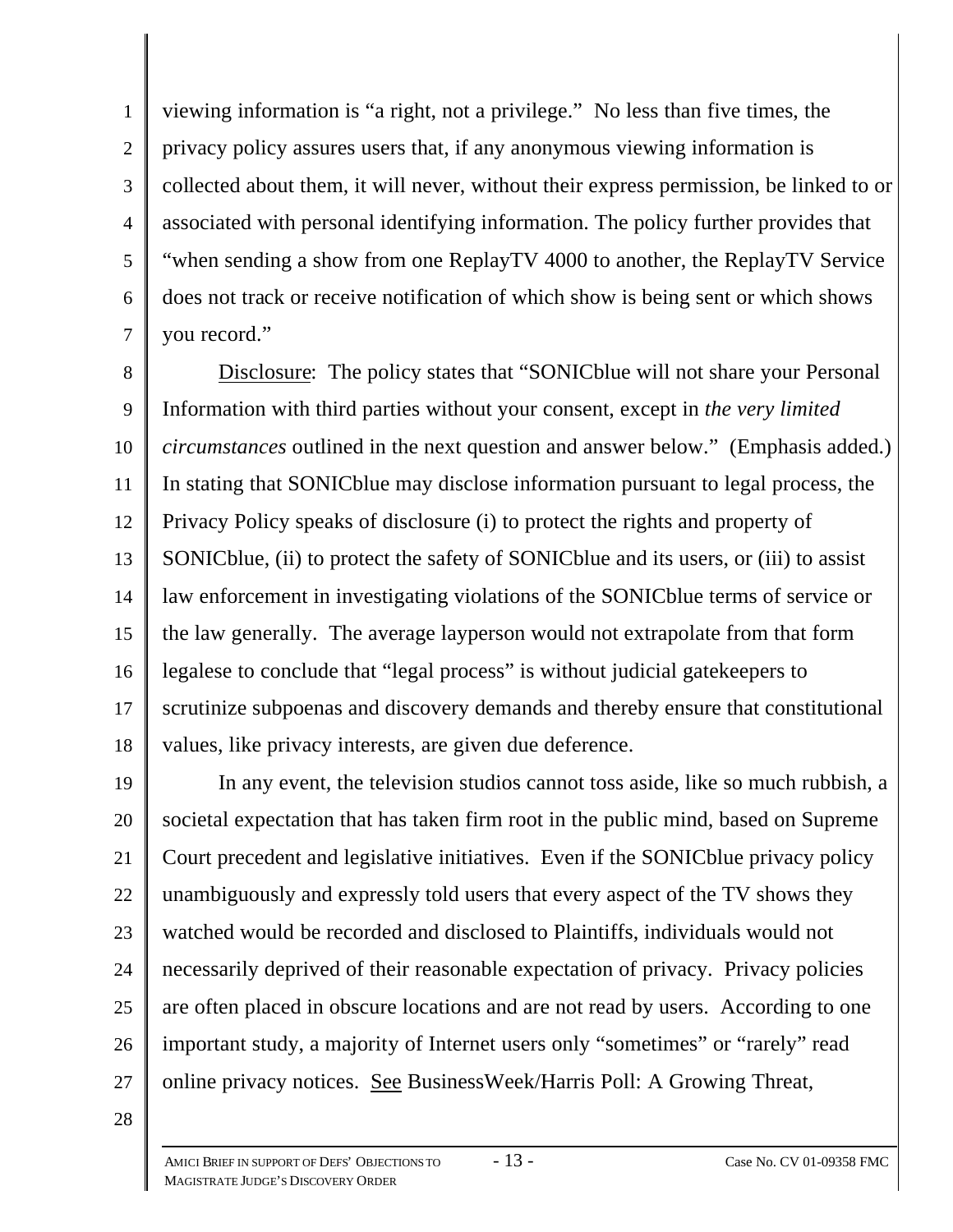2 3 4 BusinessWeek Magazine, March 2000. <sup>20</sup> Given the incentive that commercial enterprises have to covertly collect and sell sensitive consumer data, it would be abhorrent to constitutional principals to think that every individual's privacy rights could be extinguished automatically by fine print in self-serving "policies."<sup>21</sup>

5 6 7 8 9 10 11 12 13 14 15 16 17 18 19 20 21 SONICblue's actual practice and direct statements to the public – as opposed to what its privacy policy claims – also need to be taken into account in this analysis. It is uncontroverted by any party in this proceeding that SONICblue's actual practice – is now, and has always been – to not collect usage data from ReplayTV 4000 users. Moreover, SONICblue positioned its personal television recorder as an alternative to the privacy-invasive competitive TiVo product.<sup>22</sup> In a multitude of interviews with journalists, resulting in widely published news articles, SONICblue championed its privacy protection. See *Making Television Searchable*, The New York Times, April 22, 1999 ("Unlike the Tivo system, which relays a 'personal profile' of the owner's viewing habits back to Tivo and then to advertisers, **the ReplayTV phone call each night gathers program listing information but does not report on what the owner has been watching. For privacy reasons alone, I would choose [ReplayTV] over the Tivo.**") (emphasis added); *Personal Video Recorders Give Viewers the Latest in Options*, The Dallas Morning News, June 2, 1999 (**"ReplayTV has no plans to monitor viewing habits, [ReplayTV] says. 'That's just unacceptable.'"**) (emphasis added); *Great* 

22

1

28 (http://www.privacyfoundation.org/privacywatch/report.asp?id=62&action=0).

 $\overline{\phantom{a}}$ <sup>20</sup> Available at http://www.businessweek.com/2000/00\_12/b3673010.htm.

<sup>23</sup> 24  $21$  Privacy policies are also not necessarily contractually binding on individuals, because of failure to assent, contract adhesion, unconscionability, etc. Vault Corp. v. Quaid Software Ltd., 655 F.Supp. 750 (E.D. La. 1987), *aff'd* 847 F.2d 255 (5<sup>th</sup> Cir. 1988); <u>Specht v. Netscape</u>

<sup>25</sup> 26 Communications Corp., 150 F.Supp. 2d 585 (S.D.N.Y. 2001); America Online, Inc. v. Superior Court (Mendoza), 90 Cal. App.  $4<sup>th</sup> 1$  (2001).

<sup>27</sup>  $^{22}$ A 2001 report performed by the Privacy Foundation revealed that TiVo's collection practice could facilitate the tracking of users. *TiVo's Data Collection and Privacy Practices*, Privacy Foundation, Mar. 26, 2001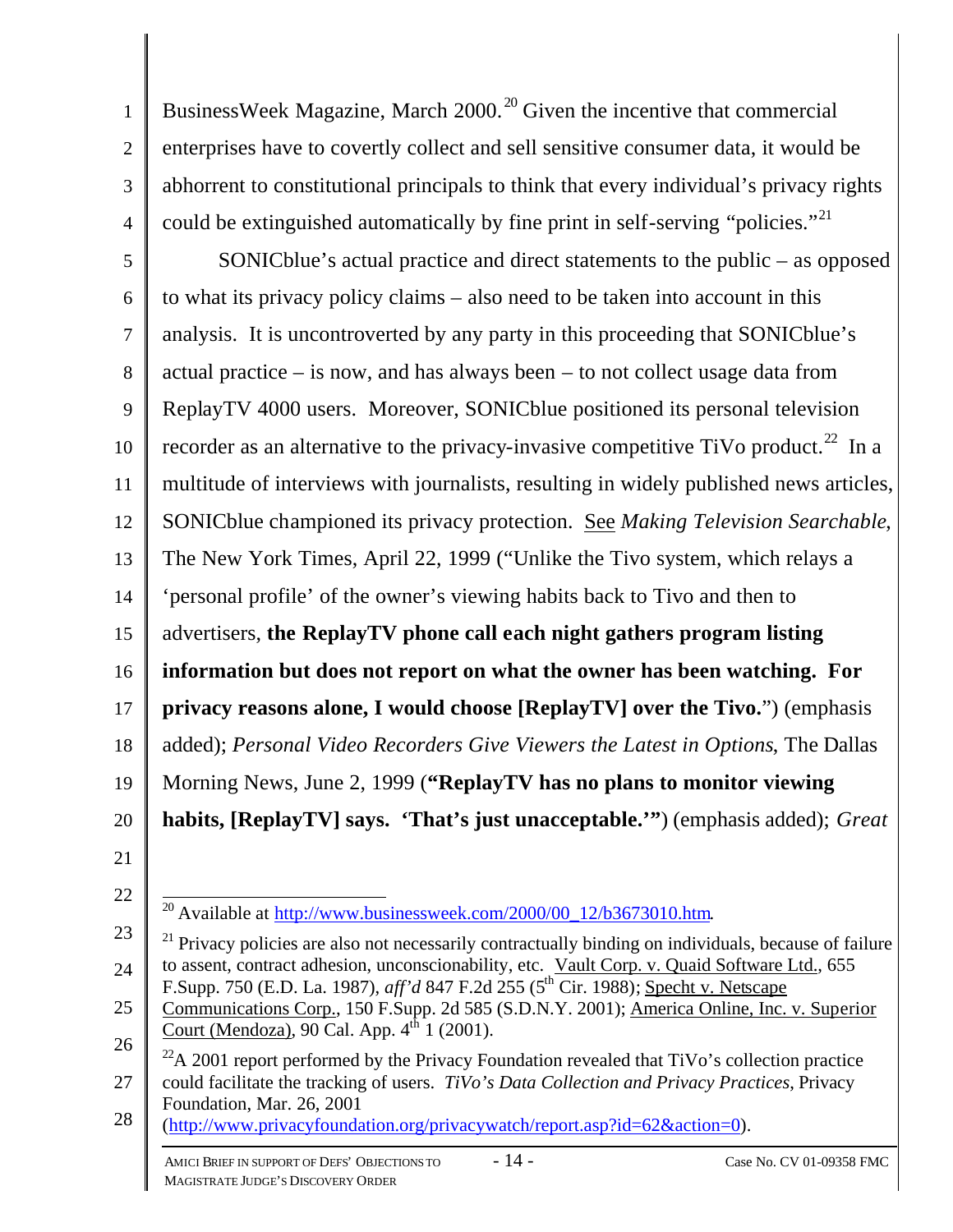2 *Advice You Can Trust*, PC World, March 27, 2001 ("TiVo rival ReplayTV does not collect viewer information, a spokesperson says." $)^{23}$ 

Given SONICblue's effort to distinguish itself from TiVo, it is quite possible that some consumers chose the ReplayTV 4000 unit in specific reliance on these privacy assurances. Neither those individuals' reasonable expectation of privacy, nor those of the public at large, should be simply disregarded.

7

8

1

3

4

5

6

# **E. Users Have A Reasonable Expectation Of Privacy In Their Usage Data Separate And Apart From Name Identification.**

9 10 11 12 13 14 15 16 17 18 19 The television studios are emphatic that Judge Eick's order does not implicate any individual's privacy rights because the individual's name will be masked. The studios are playing a semantics game – "personal" information means 'pertaining to or concerning a particular person.' Personal information is not limited to that which is "explicitly labeled with a subscriber identity." A TV viewer will reasonably believe that no record exists of the fact that he watched a dogmatic, controversial, or sexually explicit show, regardless of whether his actual name is known. It is not difficult to understand that a young woman who explores questions she has about her sexual orientation by watching particular television programs will not want a strange person to collect that scandalous tidbit on her personal life, even if the stranger does not actually know her name.

20 21 22 23 24 A more grave concern is the fact that the individual's name, albeit under a *nom de plume*, will be linked to his television-usage data profile. The television studios are simply willing to have the true name redacted for right now; nothing prevents the television studios, or some other third party, from later issuing a subpoena or discovery demand for that one last missing data point. The pseudonym

25 26 27 28  $\overline{a}$ <sup>23</sup> Available at http://www.pcworld.com/news/article/0,aid,45589,00.asp. See also *Voice News Feature*, Net4TV, December 20, 1998 ("[Unlike TiVo,] ReplayTV has no plans to use customer profiling, but totes a larger price tag, giving consumers a choice between privacy and cost.") (http://net4tv.com/voice/Story.cfm?storyID=424); *Anthony Wood [ReplayTV] and Mike Ramsay [TiVo] Are at War*, Success, March 1, 1999 ("[with] Replay…there's privacy – you don't have to worry about anybody's monitoring your viewing habits.") (available on LEXIS).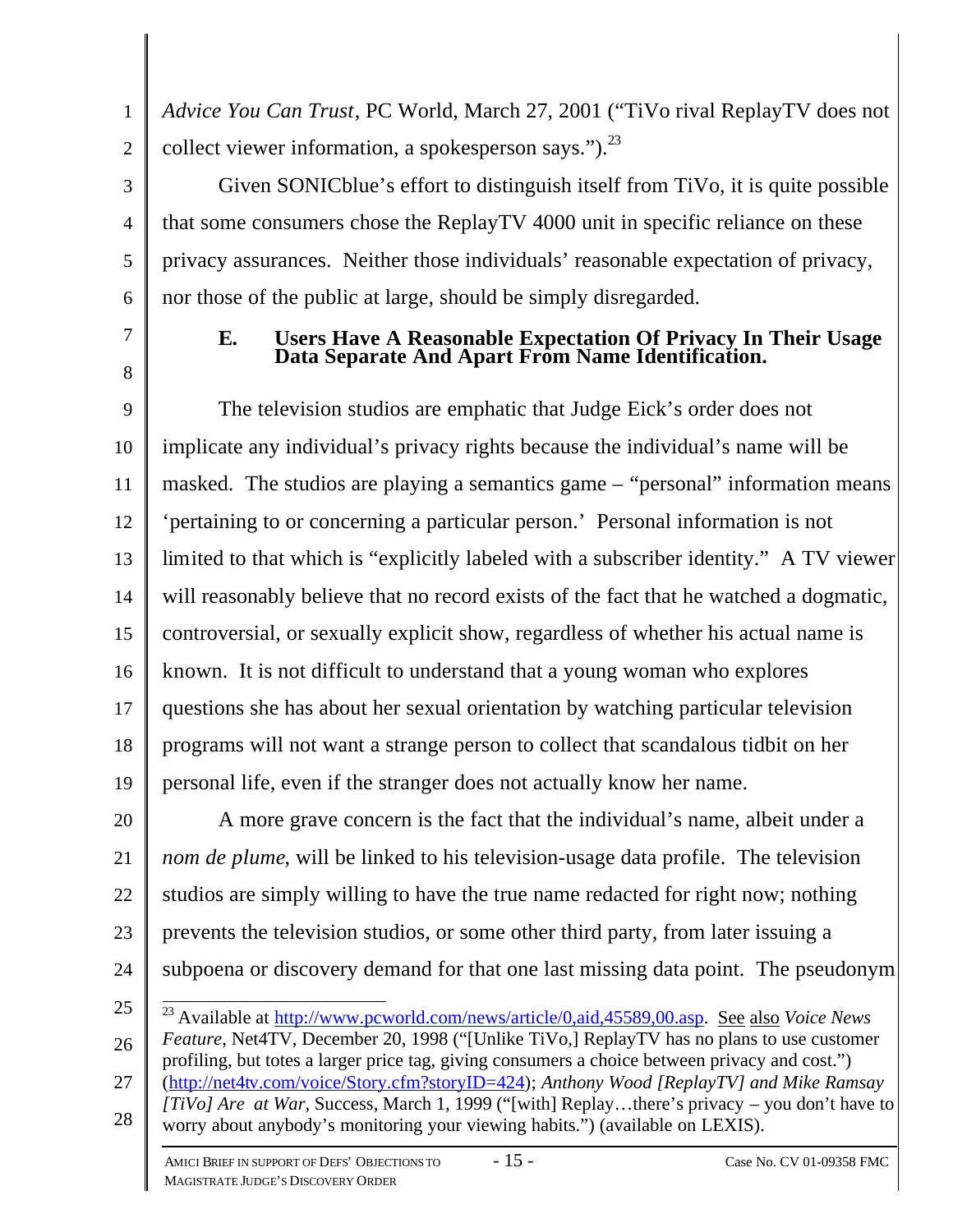proposal advocated by the television studios is but a temporary wall that will collapse with the next dispute or economic shake-up.<sup>24</sup>

- 3 4 5 6 7 8 9 10 11 12 13 14 15 In any event, merely redacting a specific individual's name does nothing to address the problem of data "re-identification." Re-identification is the practice of linking an individual's identity to an aggregate database stripped of personally identifying information. That linkage can result in a personally revealing and identifying profile.<sup>25</sup> For example, re-identification might be accomplished by combining hospital-discharge data (publicly released with the patient's name deleted) and any number of private databases (such as consumer warranty databases) – by overlaying these two lists, one could establish the actual identity of individuals in the aggregate database that was originally stripped of identifying information (e.g., the hospital database). In the hospital-discharge database and consumer-warranty database hypothetical, using re-identification procedures, one could determine the identity of the woman who had an abortion last year at the local hospital.
- 16 17 18 Similarly, given the massive databases already possessed by the plaintiff media conglomerates, using overlaying techniques, they could extract an enormous amount of commercially valuable yet sensitive information (separate and apart from
- 19

1

- 22 23 model to create detailed profiles on users, including sensitive personal details as well as actual name identification. See Complaint and Request for Injunctive Relief, In the Matter of Doubleclick (http://www.epic.org/privacy/internet/ftc/DCLK\_complaint.pdf).
- 24 25 26 27 <sup>25</sup> "It was found that 87% (216 million of 248 million) of the population in the United States had reported characteristics that likely made them unique based only on {5-digit ZIP, gender, date of birth}. About half of the U.S. population (132 million of 248 million or 53%) are likely to be uniquely identified by only {place, gender, date of birth}, where place is basically the city, town, or municipality in which the person resides. And even at the county level, {county, gender, date of birth} are likely to uniquely identify 18% of the U.S. population. In general, few characteristics are needed to uniquely identify a person." L. Sweeney, Uniqueness of Simple
- 28 Demographics in the U.S. Population, LIDAP-WP4, Carnegie Mellon University, Laboratory for International Data Privacy, Pittsburgh, PA (2000).

<sup>20</sup> 21  $\overline{\phantom{a}}$  $24$  This ominous prediction is hardly far-fetched. For example, in 2000, EPIC filed a complaint against DoubleClick with the Federal Trade Commission because DoubleClick widely represented to users that it would collect only anonymous data, but it later changed its business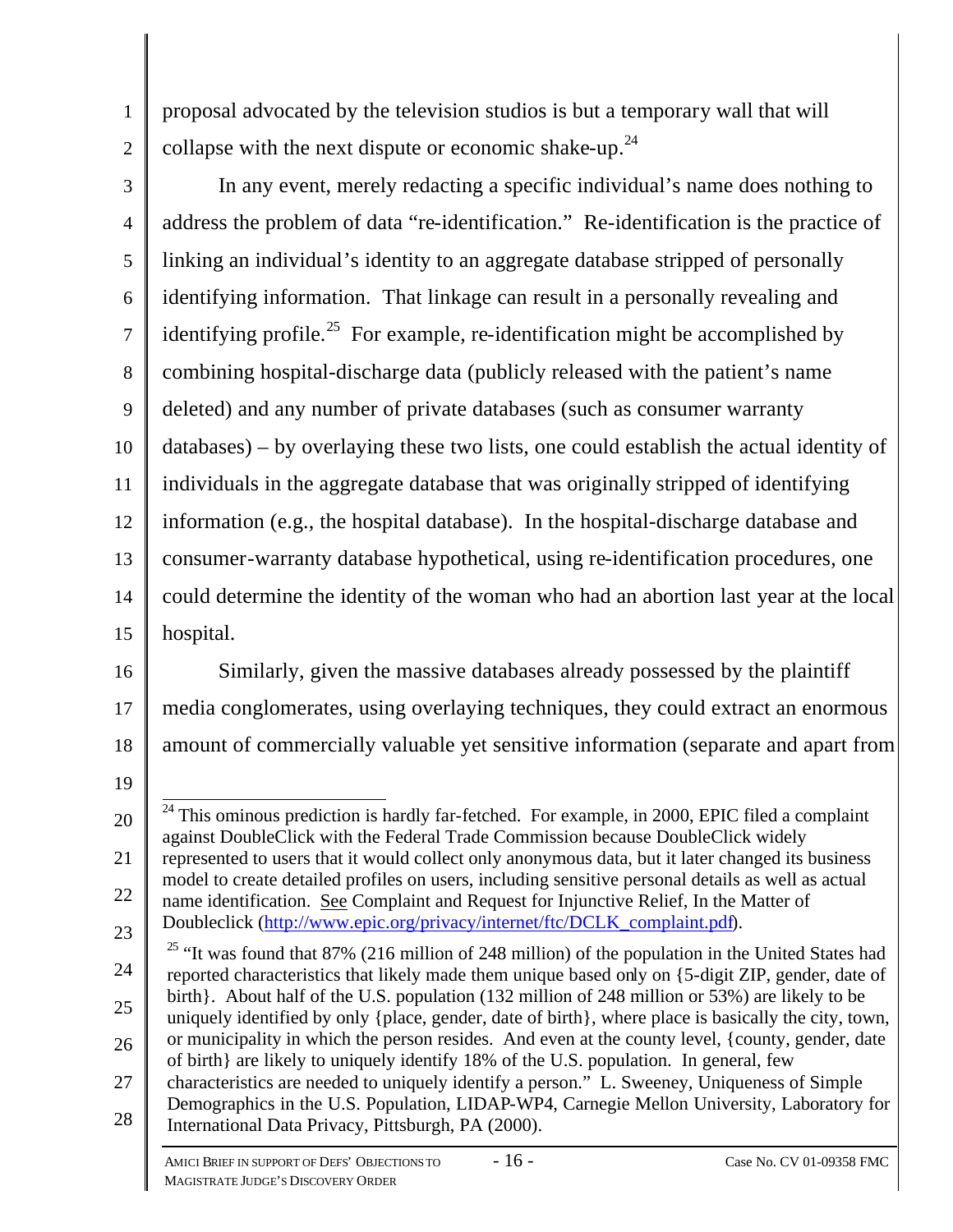evidentiary value for this lawsuit) from data received pursuant to Judge Eick's order.

3

4

5

6

7

8

1

2

#### **F. Although Judge Eick's Order Should Be Reversed In Its Entirety, If This Court Disagrees, At A Minimum The Privacy Intrusion Should Be Greatly Reduced.**

Because of the strong privacy interests that users have in being free from surveillance, especially in their own home, and especially vis-à-vis collection of behavioral data like television-viewing usage details, this Court should not permit Judge Eick's order to stand.

9 10 11 12 13 14 Consumers' privacy interests are shaped by their reasonable expectations. When a legitimate privacy interest of a third party will be invaded during discovery, the presumptive rule is that discovery should not be allowed. As the Supreme Court has held, a court order compelling production of information under circumstances that would threaten the exercise of a fundamental right is "subject to the closest scrutiny." NAACP v. Alabama, 357 U.S. 449, 461 (1958).

15 16 17 18 19 20 21 22 23 24 25 26 27 It must be emphasized that, without mandatory surveillance, the television studios can still establish their case. The data that the studios will need to collect is still available for collection (data regarding use of the ReplayTV 4000). As in the Sony case, consumer-usage information may be fully developed by less intrusive and invasive means – for example, by a joint survey of users. Sony v. Universal City Studios, 464 U.S. 417 (1984). Understandably, the studios do not find this alternative as attractive as electronic surveillance. No doubt the defendant in the hypothetical posed in the beginning of this brief would not find cross-examination of the personal injury plaintiff as attractive as an electronic sensor in plaintiff's wheelchair, either. However, a party is not entitled, under the civil discovery rules, to the most attractive or effective information-gathering technique. As with most aspects of litigation, competing interests are involved, and in this context, product re-design for enforced surveillance of end-users is not permissible under the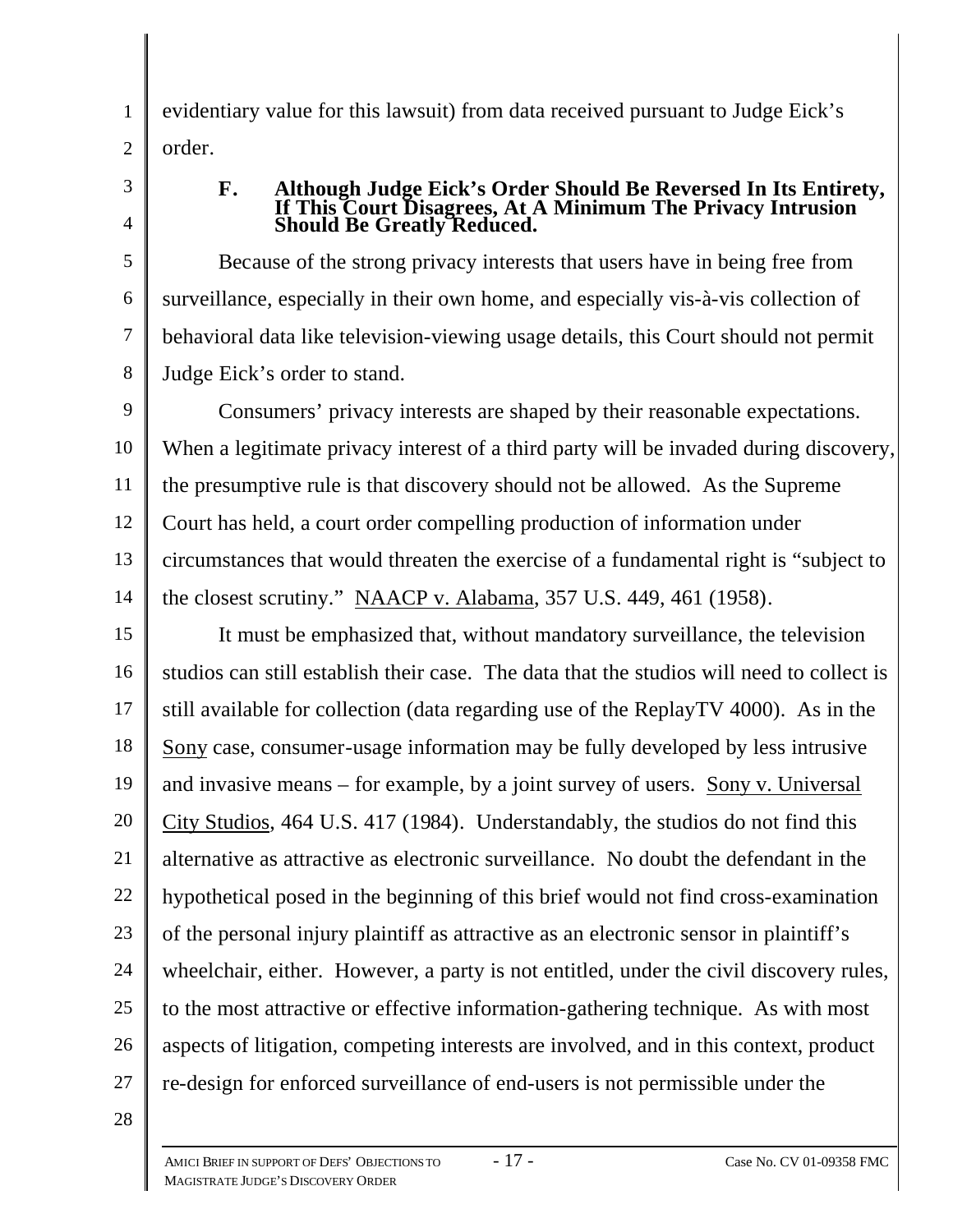5

1

discovery statutes. Moreover, in this case, a consumer survey will be equally effective – if not more effective – at gathering the information that the studios seek.

Even if a discovery judge had authority under the Federal Rules of Civil Procedure to order prospective collection of private third-party data, Judge Eick's order is overly broad.<sup>26</sup>

6 7 8 9 10 *Feature and Time Limitation*: The order currently requires monitoring of all aspects of television usage even though only a few functions of the ReplayTV 4000 are at issue in this lawsuit. Any data-collection order should be limited to Replay 4000 features that are at issue, like Commercial Advance or Send Show. In addition, any data collection should be of limited duration, e.g., thirty days.

11 12 13 14 15 16 17 18 19 *Aggregate Information*: The data collected should be strictly aggregate information, completely disassociated from any information identifying users. Despite assertions to the contrary, the television studios requested surveillance does *not* ensure such anonymity. Rather, it would require that information be collected with third-party users identified "by unique identification numbers." This mechanism does not prevent the disassociation of use information from user identity, which is so crucial to user privacy.<sup>27</sup> The *potential to correlate* individual use with an identity of the user is *exactly* what caused the outcry over TiVo's actions and over other highly publicized data-collection practices.<sup>28</sup>

20 21 22 *Notice and Opt-In*: Viewers reasonably expect information only to be released where there is a legitimate and compelling need. Additionally, viewers reasonably expect to be notified of the purpose, uses, and intended recipients of

23

24

 $\overline{a}$  $26$  When fundamental expressive rights are implicated, courts require that government action be no broader than necessary to advance its compelling interest. See Shelton v. Tucker, 364 U.S. 479, 488 (1960); Buckley v. Cleo, 424 U.S. 1, 68 (1976) (least restrictive means test).

<sup>26</sup>  $^{27}$  For example, under SONICblue's privacy policy, the company assured users that it would use "one way encoding" to prevent linking of identifying information to anonymous information.

<sup>27</sup> 28 <sup>28</sup> See, e.g., *Doubleclick Enters New Marketing Territory*, CNET News, Dec. 1, 1999; *Privacy Fears Raised by DoubleClick Database Plans*, CNET News, Jan. 25, 2000; *Internet Marketer DoubleClick in Hot Water*, San Francisco Chronicle, Jan. 27, 2000.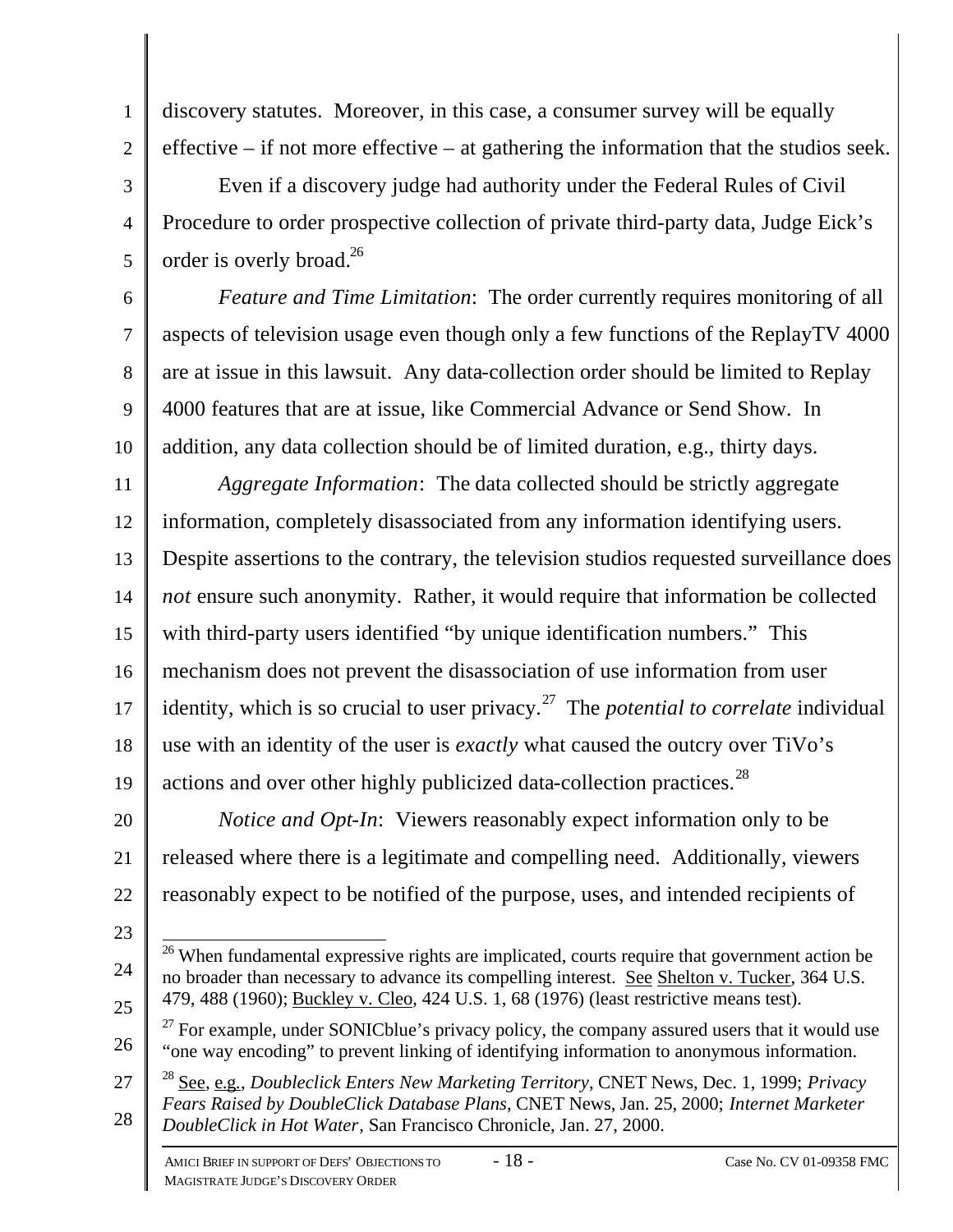1 2 3 4 personal information before it is released. Thus, the surveillance should only occur after adequate notice to consumers and a right to opt-in. Opt-in is particularly important in a situation where privacy practices change after the user first purchases the information-collecting device.

5 6 7 *Other Limitations*: The collected data should be subject to standard protective-order provisions, such as destruction at the conclusion of litigation, "solely for use in this litigation" limitation, and attorneys' eyes only categorization.

8

# **III. CONCLUSION**

9 10 11 12 13 14 15 16 17 18 19 20 Through the unusual procedure of a motion to compel, the television studios demand that Defendants deploy in users' home personal-television recorders new software that would first collect detailed viewing data on consumers' ReplayTV 4000 devices, then transmit that data to SONICblue servers, and store it there indefinitely. All this in a discovery order, even though this consumer data had never previously been known by, recorded by, or transmitted to SONICblue. All this, even though neither Defendants nor the individual users have been held liable, or likely to be liable, for the torts alleged. It is especially inappropriate to breach privacy rights based on mere allegations of wrongdoing, or otherwise privacy will be too easily shattered based on spurious claims. And once privacy has been breached, effective remedies are difficult to devise (the "cat out of the bag" syndrome).

21 22 23 24 25 26 "Our secrets, great or small, can now without our knowledge hurtle around the globe at the speed of light, preserved indefinitely for future recall in the electronic limbo of computer memories. These technological and economic changes in turn have made legal barriers more essential to the preservation of our privacy." Shulman v. Group W, 18 Cal. 4<sup>th</sup> 200, 243-244 (1998) (J. Kennard, concurring).

27 ///

28

///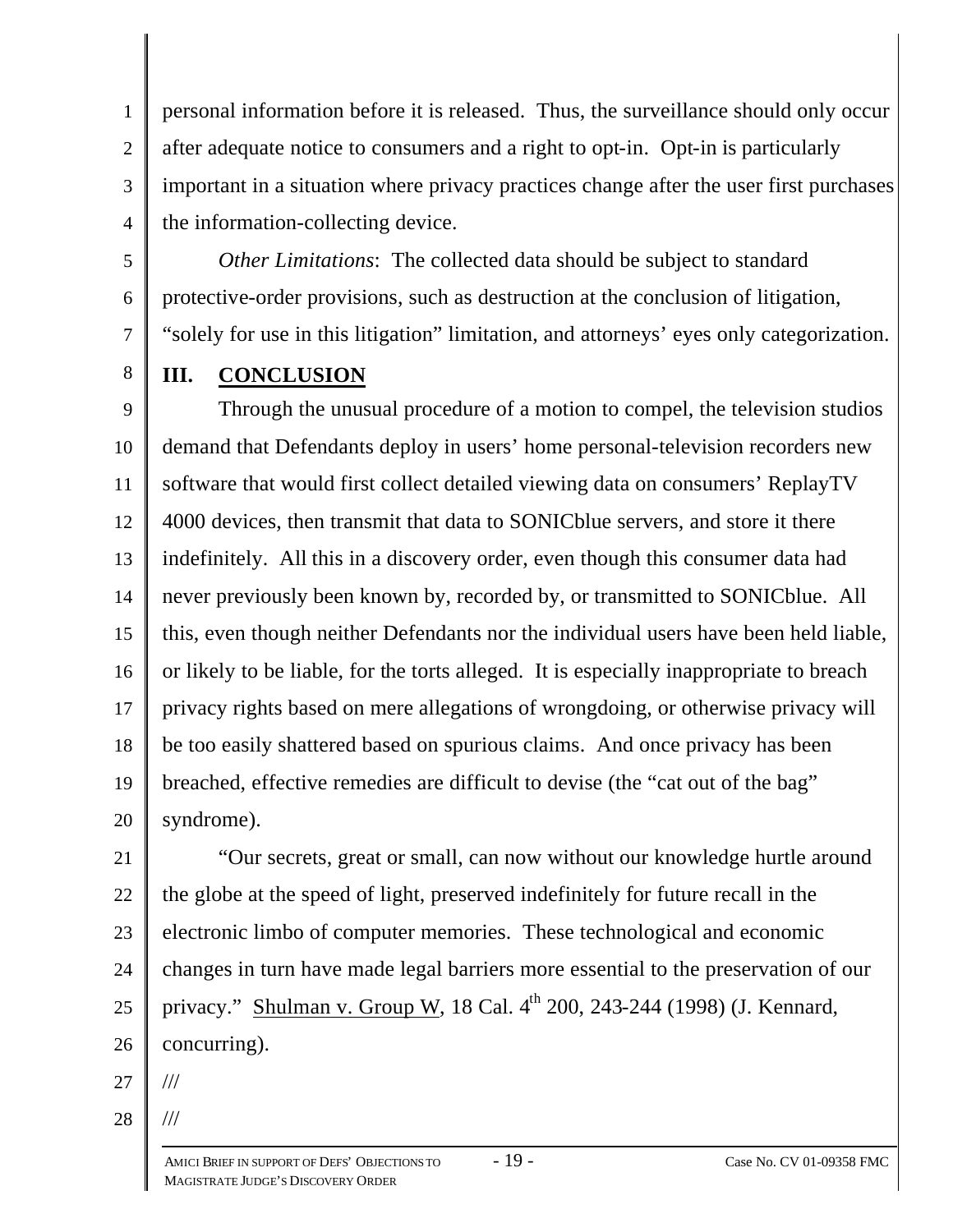| $\mathbf{1}$   | Because the data that the television studios request does not exist in any       |                                                                                                                                                                                               |  |  |  |
|----------------|----------------------------------------------------------------------------------|-----------------------------------------------------------------------------------------------------------------------------------------------------------------------------------------------|--|--|--|
| $\overline{2}$ | currently retrievable form, and cannot be collected consistent with user privacy |                                                                                                                                                                                               |  |  |  |
| 3              | expectations in their home and about their behavior, the Court should deny the   |                                                                                                                                                                                               |  |  |  |
| $\overline{4}$ |                                                                                  | television studios' requested surveillance. <sup>29</sup> If the Court insists on permitting the                                                                                              |  |  |  |
| 5              | surveillance, it should proceed in drastically reduced form, as outlined above.  |                                                                                                                                                                                               |  |  |  |
| 6              | DATED: May __, 2002                                                              | ELECTRONIC PRIVACY                                                                                                                                                                            |  |  |  |
| $\tau$         |                                                                                  | <b>INFORMATION CENTER</b>                                                                                                                                                                     |  |  |  |
| 8              |                                                                                  | MEGAN E. GRAY                                                                                                                                                                                 |  |  |  |
| 9              |                                                                                  |                                                                                                                                                                                               |  |  |  |
| 10             |                                                                                  | By: $\qquad \qquad$                                                                                                                                                                           |  |  |  |
| 11             |                                                                                  | Megan E. Gray                                                                                                                                                                                 |  |  |  |
| 12             |                                                                                  | On behalf of Amici Curiae the Electronic                                                                                                                                                      |  |  |  |
| 13             |                                                                                  | Privacy Information Center, Electronic<br>Frontier Foundation, Media Access                                                                                                                   |  |  |  |
| 14             |                                                                                  | Project, Public Knowledge, The Privacy                                                                                                                                                        |  |  |  |
| 15             |                                                                                  | Foundation, Center for Digital<br>Democracy, Computer Professionals for                                                                                                                       |  |  |  |
| 16             |                                                                                  | Social Responsibility, and Consumer                                                                                                                                                           |  |  |  |
| 17             |                                                                                  | Action                                                                                                                                                                                        |  |  |  |
| 18             |                                                                                  |                                                                                                                                                                                               |  |  |  |
| 19             |                                                                                  |                                                                                                                                                                                               |  |  |  |
| 20             |                                                                                  |                                                                                                                                                                                               |  |  |  |
| 21             |                                                                                  |                                                                                                                                                                                               |  |  |  |
| 22             |                                                                                  |                                                                                                                                                                                               |  |  |  |
| 23             |                                                                                  |                                                                                                                                                                                               |  |  |  |
| 24             |                                                                                  |                                                                                                                                                                                               |  |  |  |
| 25             |                                                                                  |                                                                                                                                                                                               |  |  |  |
| 26             |                                                                                  | Amici note that a separate component of the parties' discovery dispute centers on production of                                                                                               |  |  |  |
| 27             |                                                                                  | documents already in existence, namely disclosure of SONICblue's customer list. Although<br>privacy issues may be present in this disclosure as well, Amici do not address that issue at this |  |  |  |
| 28             | time.                                                                            |                                                                                                                                                                                               |  |  |  |
|                | AMICI BRIEF IN SUPPORT OF DEFS' OBJECTIONS TO                                    | $-20-$<br>Case No. CV 01-09358 FMC                                                                                                                                                            |  |  |  |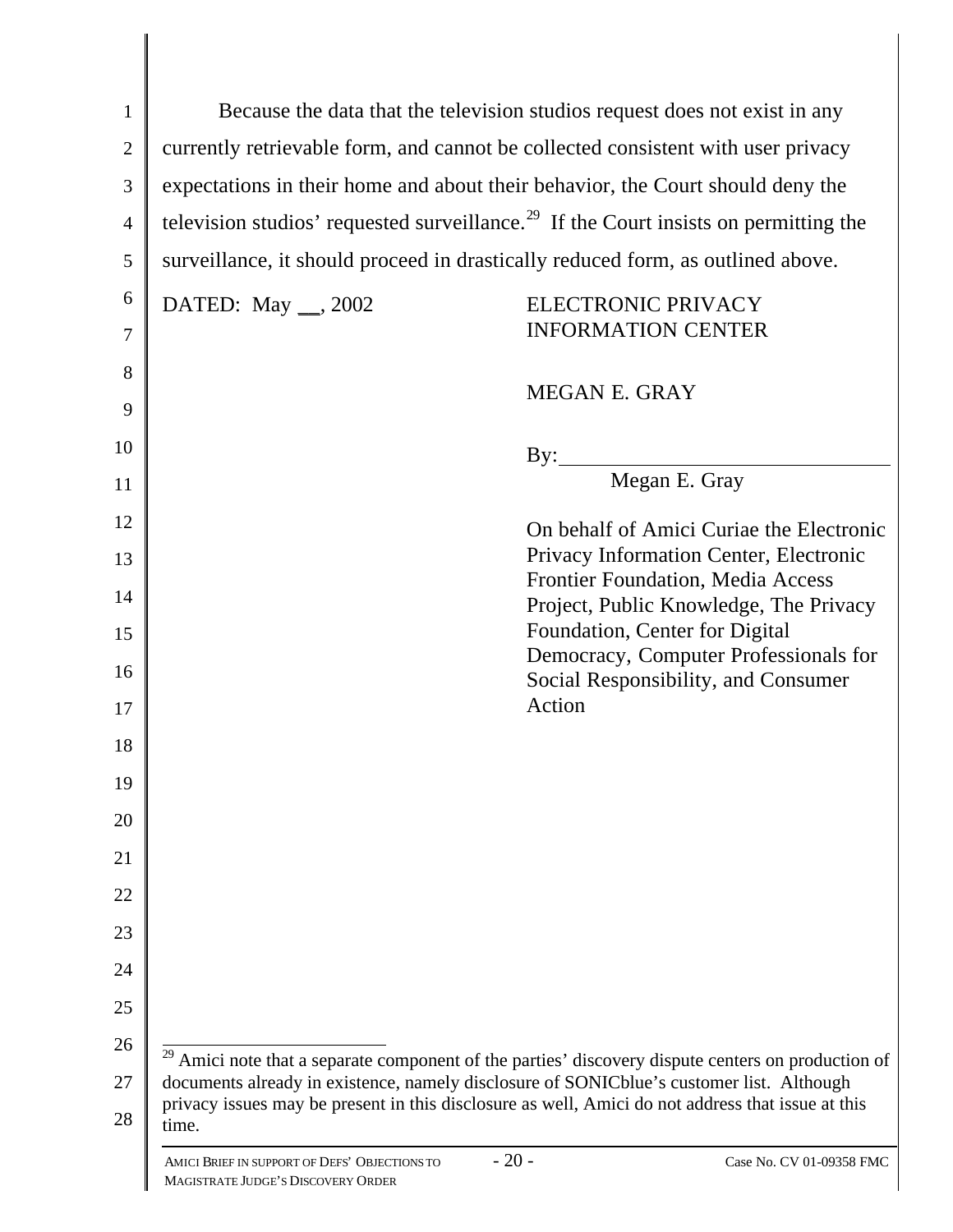| 1 |      |           |    | <b>TABLE OF CONTENTS</b>                                                                                               |      |
|---|------|-----------|----|------------------------------------------------------------------------------------------------------------------------|------|
|   |      |           |    |                                                                                                                        | Page |
|   | I.   |           |    |                                                                                                                        |      |
|   | Π.   |           |    |                                                                                                                        |      |
|   |      | A.        |    | Surveillance For The Purpose Of Collecting Prospective                                                                 |      |
|   |      | <b>B.</b> |    | The Television Studios Seek Greater Invasion Into Personal<br>Lives Than The Federal Government Has In The War On      |      |
|   |      | C.        |    | Personal Television Monitoring Implicates Privacy Rights In                                                            |      |
|   |      |           | 1. | A Person's Home Is His Castle, Free From Unwarranted                                                                   |      |
|   |      |           | 2. | Monitoring An Individual's Content Choices In<br>Expressive Ideas Is An Impermissible Abridgment Of The                |      |
|   |      |           | 3. | <b>Television Viewing Data Is Prohibited From Disclosure</b>                                                           |      |
|   |      | D.        |    | Both Plaintiffs And Defendants Have Recognized The Privacy                                                             |      |
|   |      | Ε.        |    | Users Have A Reasonable Expectation Of Privacy In Their<br>Usage Data Separate And Apart From Name Identification.  15 |      |
|   |      | F.        |    | Although Judge Eick's Order Should Be Reversed In Its                                                                  |      |
|   | III. |           |    |                                                                                                                        |      |
|   |      |           |    |                                                                                                                        |      |
|   |      |           |    |                                                                                                                        |      |
|   |      |           |    |                                                                                                                        |      |
|   |      |           |    |                                                                                                                        |      |
|   |      |           |    |                                                                                                                        |      |
|   |      |           |    |                                                                                                                        |      |
|   |      |           |    |                                                                                                                        |      |
|   |      |           |    | AMICUS BRIEF IN SUPPORT OF DEFS' OBJECTIONS                                                                            |      |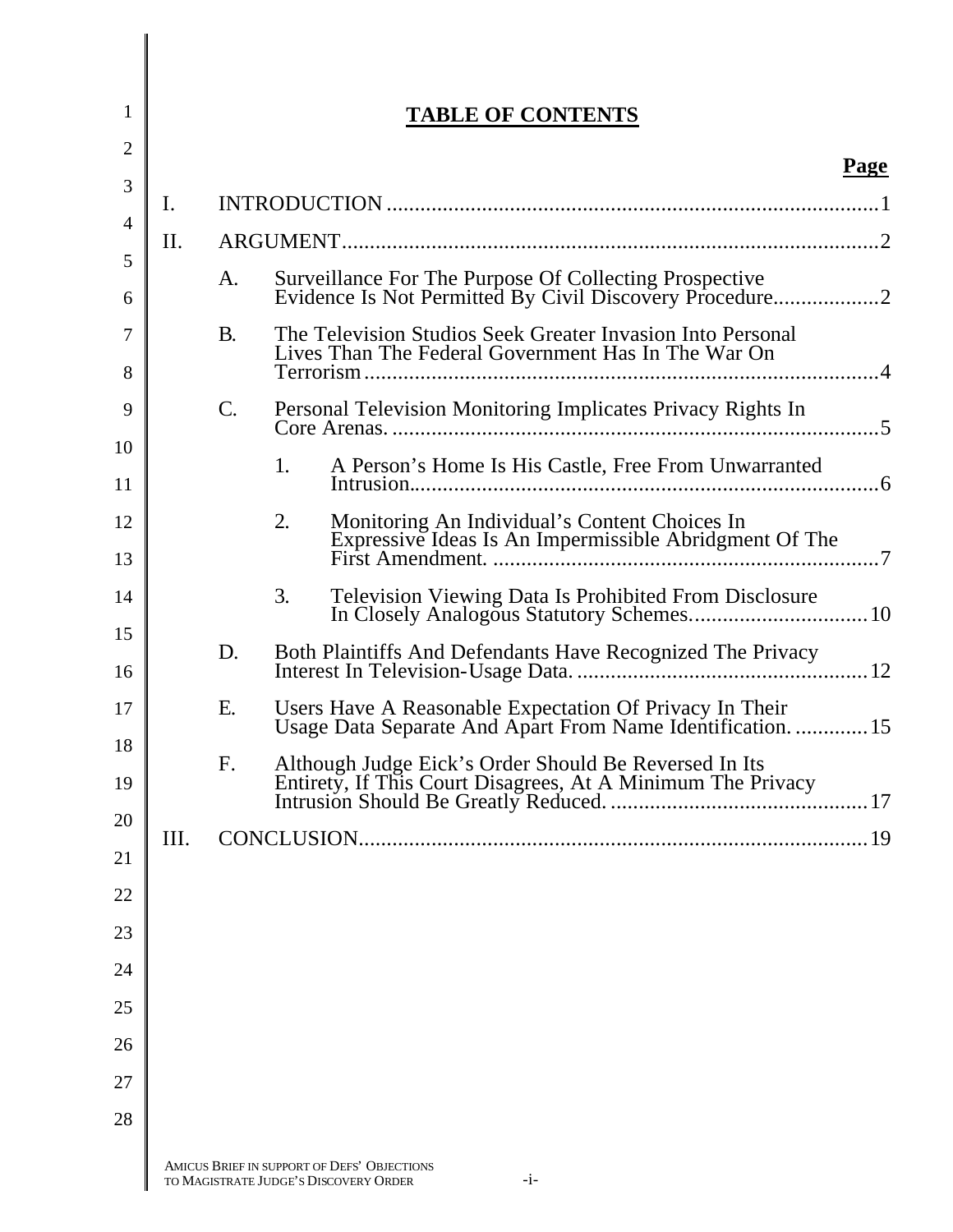| $\mathbf{1}$        | <b>TABLE OF AUTHORITIES</b>                           |
|---------------------|-------------------------------------------------------|
| $\overline{2}$      |                                                       |
| 3                   | Page(s)<br><b>CASES</b>                               |
| $\overline{4}$<br>5 | America Online, Inc. v. Superior Court (Mendoza),     |
| 6                   | Bd. of Education v. Pico,                             |
| 7<br>8              | Boyd v. United States,                                |
| 9<br>10             | Buckley v. Cleo,                                      |
| 11                  | Bursey v. United States,                              |
| 12<br>13            | Denver Area Educational Television Consortium v. FCC, |
| 14                  | Grisworld v. Connecticut,                             |
| 15<br>16            | Kyllo v. United States,                               |
| 17<br>18            | NAACP v. Alabama,                                     |
| 19                  | <i>Payton v. NY,</i>                                  |
| 20<br>21            | Schneider v. Smith,                                   |
| 22                  | Shelton v. Tucker,                                    |
| 23<br>24            | Shulman v. Group W Productions,                       |
| 25                  | Silverman v. United States,                           |
| 26<br>27            | Sony v. Universal City Studios,                       |
| 28                  |                                                       |